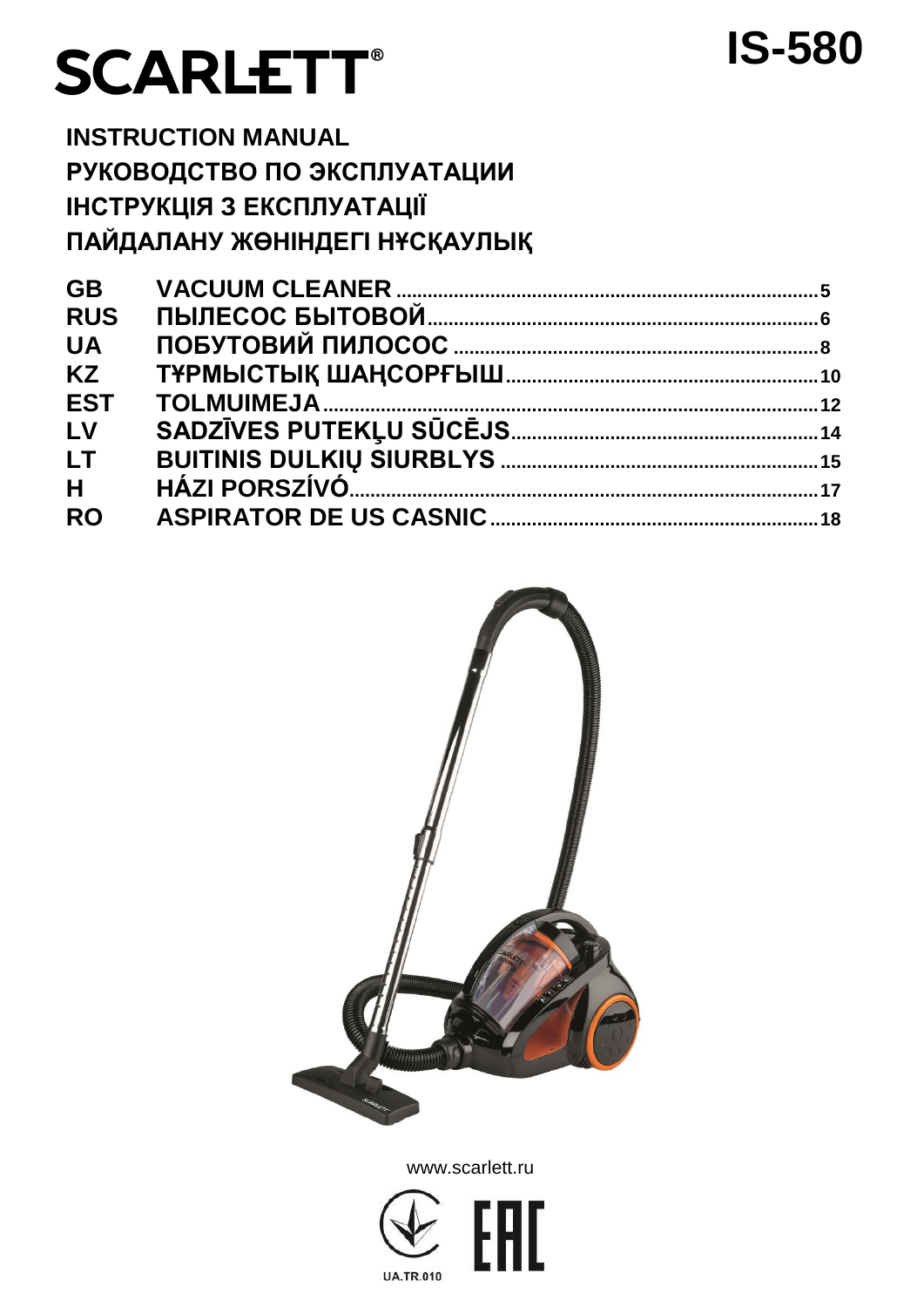- 1. Power control switch
- 2. On/Off button
- 3. Dust bin
- 4. Filter
- 5. Carrying handle
- 6. Air inlet
- 7. Cord rewind button
- 8. Wheel
- 9. Dust bin open button
- 10. Dust bag fixing button
- 11. Floor brush
- 12. Crevice nozzle
- 13. Sofa brush
- 14. Retractable tube
- 15. Retractable tube length adjuster
- 16. Hose
- 17. Hose locks
- 18. Hose base
- 19. Hose air flow control switch
- 20. Power cord and plug<br>UA ONIC

- 1. Регулятор потужності
- 2. Кнопка Вкл/Викл.
- 3. Контейнер для збору пилу
- 4. Фільтр
- 5. Ручка для перенесення
- 6. Усмоктуючий отвір
- 7. Кнопка змотування шнура живлення
- 8. Колесо
- 9. Кнопка відчинення пилозбірника
- 10. Кнопка фіксації пилозбірника
- 11. Комбінована насадка «підлога/килим»
- 12. Щилинна насадка
- 13. Насадка для чищення м'яких меблів
- 14. Телескопічна трубка
- 15. Регулятор довжини телескопічної трубки
- 16. Шланг
- 17. Фіксатори шланга
- 18. Основа шланга
- 19. Регулятор потоку повітря на шлангові
- 20. Вилка та кабель живлення

# **EST KIRJELDUS LV APRAKSTS**

- 1. Võimsuse regulaator
- 2. Sisse- ja väljalülitusnupp
- 3. Tolmukonteiner
- 4. Filter
- 5. Käepide
- 6. Imemisava
- 7. Toitejuhtme tagasikerimisnupp
- 8. Ratas
- 9. Tolmukoti avamisnupp
- 10. Tolmukoti fikseerimisnupp
- 11. Kombineeritud otsik "põrand/vaip"
- 12. Pilu otsik
- 13. Pehme mööbli puhastamise otsik
- 14. Teleskooptoru
- 15. Teleskooptoru pikkuse regulaator
- 16. Voolik
- 17. Vooliku fiksaatorid
- 18. Vooliku otsak
- 19. Vooliku õhuvoolu regulaator
- 20. Pistik ja voolujuhe

# **GB DESCRIPTION RUS УСТРОЙСТВО ИЗДЕЛИЯ**

- 1. Регулятор мощности
- 2. Кнопка Вкл/Выкл.
- 3. Контейнер для сбора пыли
- 4. Фильтр
- 5. Ручка для переноски
- 6. Всасывающее отверстие
- 7. Кнопка сматывания шнура питания
- 8. Колесо
- 9. Кнопка открытия пылесборника
- 10. Кнопка фиксации пылесборника
- 11. Универсальная щетка «пол/ковер»
- 12. Щелевая насадка
- 13. Насадка для чистки мягкой мебели
- 14. Телескопическая трубка
- 15. Регулятор длины телескопической трубки
- 16. Шланг
- 17. Фиксаторы шланга
- 18. Основание шланга
- 19. Регулятор потока воздуха на шланге
- 20. Вилка и шнур питания

# **UA ОПИС KZ СИПАТТАМА**

- 1. Қуаттылықтың реттегіші
- 2. Қосу/Өшіру ноқаты.
- 3. Шаңдат жинауға арналған контейнер
- 4. Сүзгі

www.scarlett.ru and the set of the set of the set of the set of the set of the set of the set of the set of the set of the set of the set of the set of the set of the set of the set of the set of the set of the set of the

- 5. Тасуға арналған тұтқа
- 6. Сорып алушы тесік
- 7. Электробауды орау ноқаты

17. Иілгіш түтіктің бекіткіштері 18. Иілгіш түтіктің тағаны

3. Putekļu savākšanas konteiners

9. Putekļu savācēja atvēršanas poga 10. Putekļu savācēja fiksācijas taustiņš 11. Kombinētais uzgalis "paklājs/grīda"

13. Mīksto mēbeļu tīrīšanas uzgalis

15. Teleskopiskās caurules garuma regulētājs

19. Gaisa plūsmas regulētājs uz šļūtenes 20. Barošanas vads un kontaktdakša

8. Доңғалақ

16. Иілгіш түтік

- 9. Шаңтұтқышты ашу батырмасы
- 10. Шаңжинағыштың бекіту бастырмасы
- 11. Қиыстырылған саптама "еден/кілем"
- 12. Сызаттық саптама
- 13. Жұмсақ жиһазды тазалауға арналған саптама

19. Иілгіш түтіктегі ауа ағынын реттегіш тетік

14. Бунақты түтікше 15. Бунақты түтікшенің ұзындығын реттейтін тетік

20. Аша мен қуат сымы

1. Jaudas regulators 2. Poga (Ieslēgt/Izslēgt)

12. Uzgalis spraugām

17. Šļūtenes fiksatori 18. Šļūtenes pamatne

14. Teleskopiskā caurule

5. Rokturis pārnēsāšanai 6. Iesūkšanas atvērums 7. Elektrovada satīšanas poga

4. Filtrs

8. Ritenis

16. Šļūtene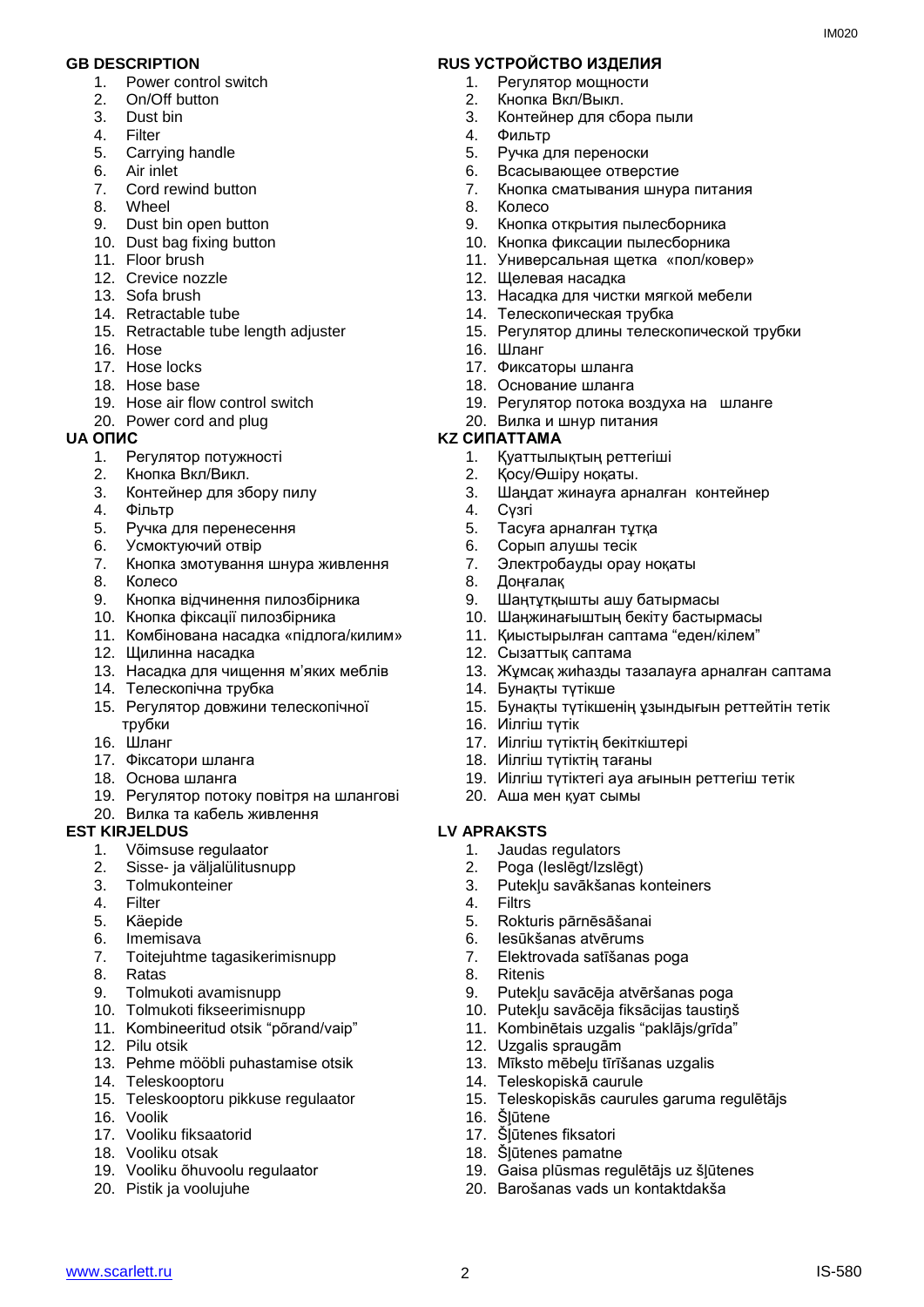# **LT APRAŠYMAS H LEÍRÁS**

- 1. Galingumo reguliatorius
- 2. Įjungimo/Išjungimo mygtukas
- 3. Dulkių konteineris
- 4. Filtras
- 5. Nešiojimo rankena
- Siurbimo anga
- 7. Elektros laido suvyniojimo mygtukas
- 8. Ratas
- 9. Mygtukas dulkių surinkimo konteineriui atidaryti
- 10. Mygtukas dulkių surinkimo konteineriui užfiksuoti
- 11. Kombinuotas antgalis "grindys/kilimas"
- 12. Plyšio antgalis
- 13. Minkštų baldų valimo antgalis
- 14. Teleskopinis vamzdis
- 15. Teleskopinio vamzdžio ilgio reguliatorius
- 16. Žarna
- 17. Žarnos fiksatoriai
- 18. Žarnos pagrindas
- 19. Oro srovės reguliatorius ant žarnos
- 20. Šakutė ir maitinimo laidas

# **RO DESCRIEREA APARATULUI**

- 
- 1. Regulatorul puterii<br>2. Buton Start/Stop
- 2. Buton Start/Stop 3. Container pentru colectarea prafului
- 4. Filtru
- 5. Mâner pentru mutare
- 6. Gură de aspirare
- 7. Buton de retractare a cablului de alimentare
- 8. Roată
- 9. Buton pentru deschiderea sacului de praf
- 10. Buton pentru fixarea sacului de praf
- 11. Accesoriu mixt "podea/covor"
- 12. Accesoriu pentru spatii înguste
- 13. Accesoriu pentru curăţarea mobilei capitonate
- 14. Tub telescopic
- 15. Regulatorul lungimii tubului telescopic
- 16. Furtun
- 17. Fixatori pentru furtun
- 18. Baza furtunului
- 19. Regulatorul fluxului de aer pe furtun
- 20. Ştecăr şi cablu de alimentare

- 1. Erőkifejtés-szabályzó
- 2. Főkapcsoló
- 3. Konténer
- 4. Szűrő
	- 5. Szállítási fogantyú
	- 6. Légbeszívó
	- 7. Vezeték visszacsévélő
	- 8. Kerék
	- 9. A porzsák nyitógombja
	- 10. Porzsák rögzítő gombja
	- 11. Egyesített kellék "padló/szőnyeg"
	- 12. Rés kellék
	- 13. Puha résztisztító kellék
	- 14. Teleszkópcső
	- 15. A teleszkópcső hosszszabályzója
	- 16. Cső
	- 17. Csőrögzítők
	- 18. Csőalapzat
	- 19. A csövön lévő légáramlat-szabályozó
	- 20. Dugó és vezeték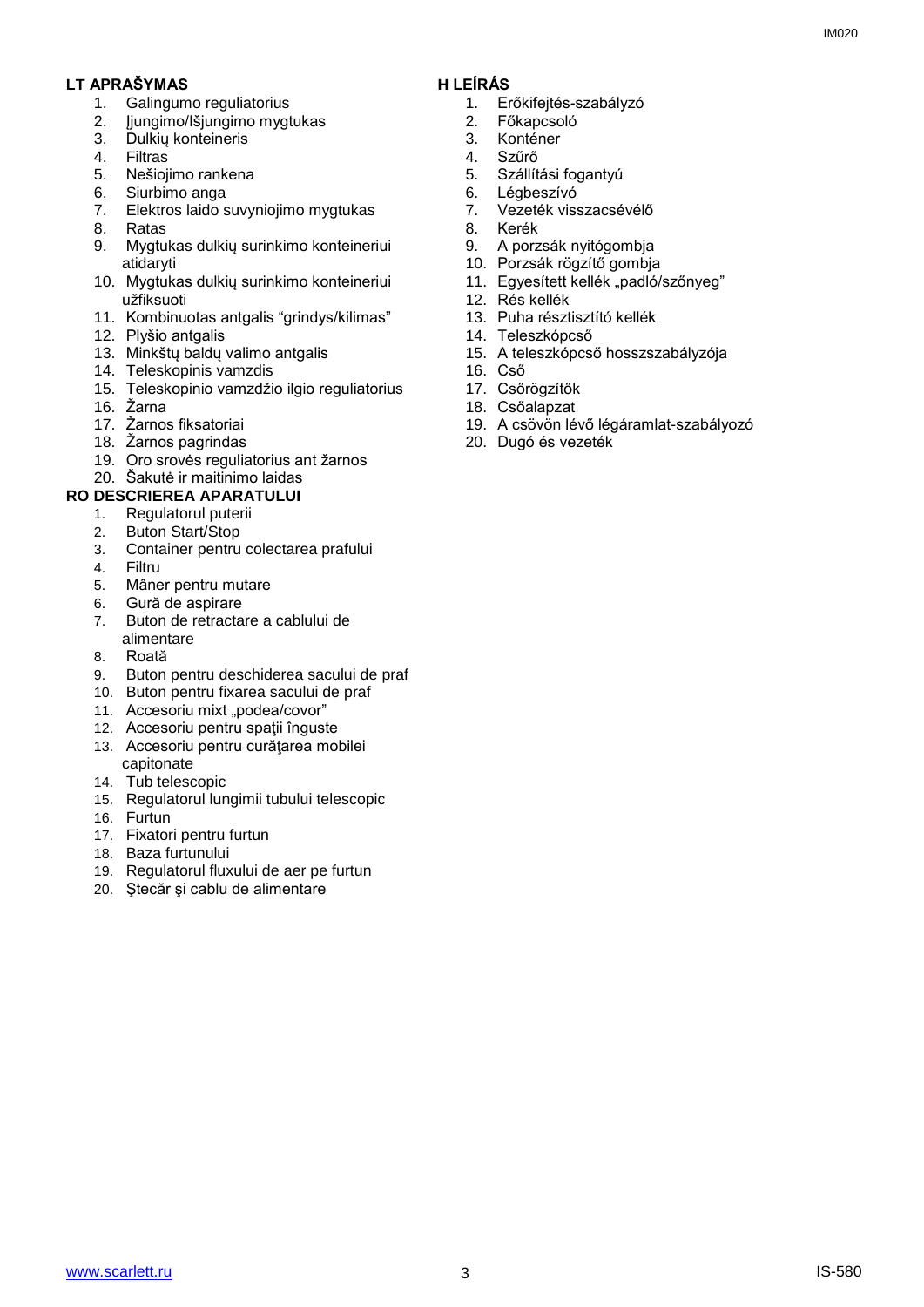

| 220-240 V~ 50 Hz<br><b>Класс защиты II</b> | 1800W | 5.5 / 7.8 kg | mm<br>345<br>360<br>470 |
|--------------------------------------------|-------|--------------|-------------------------|
|--------------------------------------------|-------|--------------|-------------------------|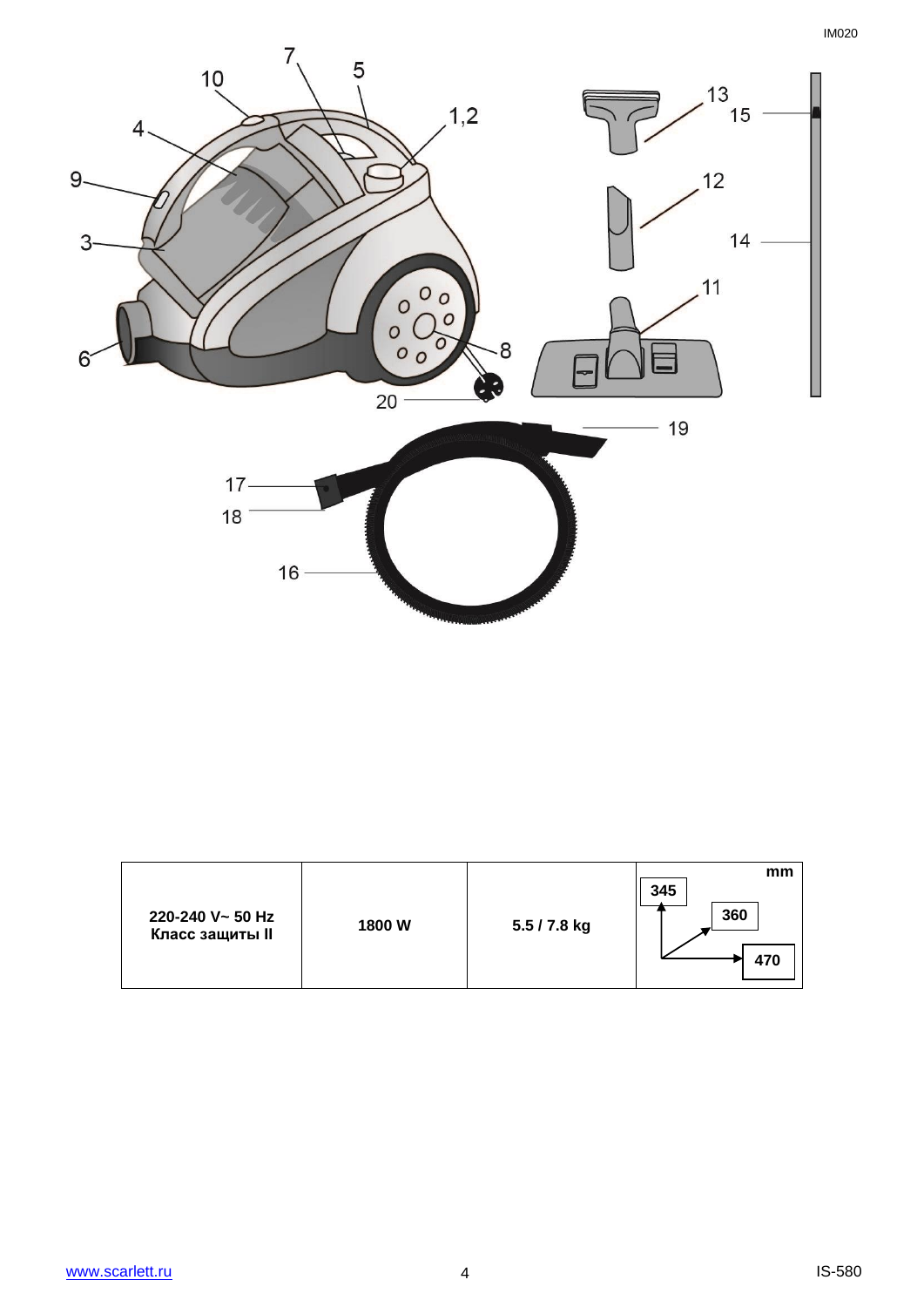# **GB INSTRUCTION MANUAL IMPORTANT SAFEGUARDS**

- Read this instruction manual carefully to prevent any unit damage or injure when using.
- When using this appliance, basic precautions should always be followed:
- Before the first use of the appliance check that the voltage indicated on the rating label corresponds to the mains voltage in your home.
- For home use only. Do not use for industrial purposes.
- The appliance is intended for use only in domestic aims.
- To prevent risk of electric shock and fire, do not immerse the appliance in water or any other liquids. If it has happened DO NOT TOUCH the appliance, unplug it immediately and check in a service center.
- Do not handle the plug with wet hands. Never switch off the appliance by pulling the cord.
- Do not let the cord hang over sharp edges or touch hot surfaces.
- Always unplug the appliance from the power supply when not in use and before servicing.
- In case of power cord is damaged, its replacement should be done by the manufacture or service department or the other high-skill person to avoid any danger.
- To avoid deforming of plastic components of the appliance or fire accident, never leave the appliance exposed to direct sun light or near any heater.
- The appliance is not intended for use for [physically, sensory or mental disabled](https://www.multitran.ru/c/m.exe?t=5841801_1_2&s1=%F7%E5%EB%EE%E2%E5%EA%20%F1%20%EE%E3%F0%E0%ED%E8%F7%E5%ED%ED%FB%EC%E8%20%E2%EE%E7%EC%EE%E6%ED%EE%F1%F2%FF%EC%E8) person (including children) or for person with lack of life experience or knowledge, if only they are under supervision or have been instructed about the use of the unit by responsible person.
- Children must be under control in order not to be allowed to play with the appliance.
- To avoid damage of the flexible hose, do not fold or pull it strongly.
- Do not put any object into air outlets. Do not use with outlet blocked. Keep free of dust, hair and anything that may reduce airflow.
- Be careful when cleaning on stairs.
- Before you start using the vacuum cleaner, please remove all large or sharp objects from the floor in order to prevent damage of the unit.
- CAUTION: To avoid voltage overload do not plug the unit and other powerful electrical appliances to the power supply at the same time.
- Never use the vacuum cleaner without filters.
- Do not use the appliance on wet surfaces. This unit does not absorb water.
- If you have cleaned the carpet with liquid detergent, let the carpet dry up completely before vacuuming it.
- Never use the appliance without dust bin. Replace the dust bin without delay if it is damaged.
- Do not attempt to repair, adjust or replace parts in the appliance. Repair the malfunctioning appliance in the nearest service center.
- If the product has been exposed to temperatures below 0ºC for some time it should be kept at room temperature for at least 2 hours before turning it on.
- The manufacturer reserves the right to introduce minor changes into the product design without prior notice, unless such changes influence significantly the product safety, performance, and functions.
- Manufacturing date is indicated on the unit and/or on packing as well as in accompanying documents in the following format XX.XXXX where first two figures XX is the month of production, and following four figures XXXX is the year of production.

# **VACUUM CLEANER ASSEMBLING**

- Remove all packing materials and stickers from the vacuum cleaner.
- Insert the flexible hose into the air inlet and press until it clicks into proper position.
- Extend the telescopic tube to the desired length.
- Insert the hose into the tube.
- Attach a nozzle to the tube:
- Floor brush is intended for cleaning bare floor and floor coverings.
- Crevice/Furniture nozzle is for cleaning sofa, curtain or dust on the decorative surfaces, corners and between cushions. To clean furniture and decorative surfaces turn the nozzle in the arrow shown direction.
- Sofa brush is for cleaning sofas and cushions. **INSTRUCTION FOR USE**
- Before starting, unwind the cord to sufficient length and insert the plug into the power supply. The yellow mark on the cord shows optimal cord length. Do not unwind the cord beyond the red mark.
- Press On/Off button to switch the unit on and press again to stop it.
- You can adjust the air flow using the air flow regulator on the flexible hose handle:
- Decrease flow for cleaning curtains, books, furniture, etc.
- Increase flow for cleaning bare floor.
- You can adjust the vacuum cleaner power using the power control on the housing.
- To rewind the cord, press the rewind button and guide the cord with hand to ensure that it does not whip causing damage.
- WARNING!
- Be sure to clean the container after each cleaning.
- Never use the vacuum cleaner without installed filter and with damaged or dirty filter. Otherwise,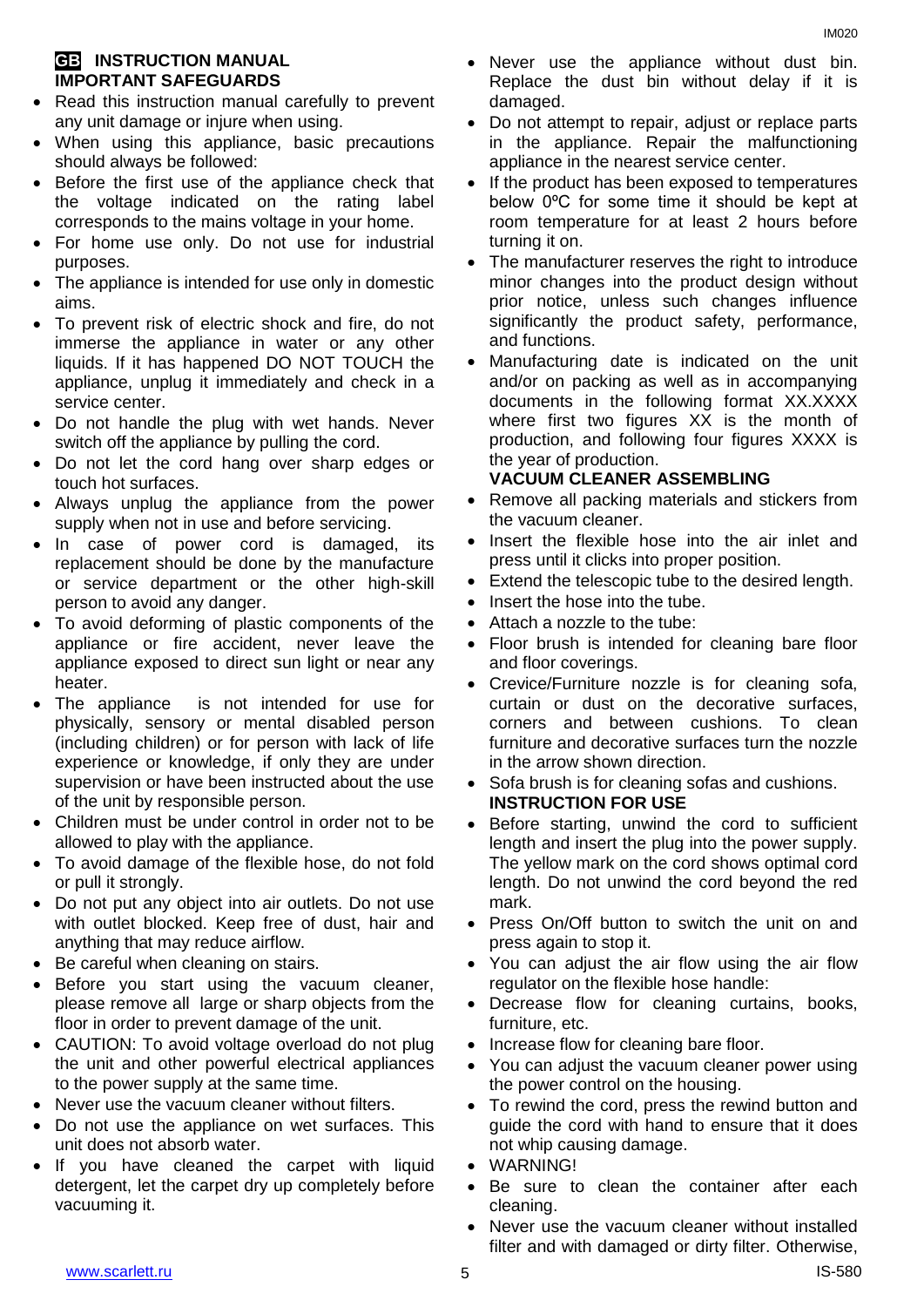dust will fall into the motor and cause damage to the vacuum cleaner.

- Don't use the vacuum cleaner if the container is filled to the mark "MAX". When the container is filled, dirty air clogs up the vacuum cleaner filter and the engine can overheat and disable.
- Don't use the vacuum cleaner for cleaning of material debris such as cement, whitewash, plaster, metal shavings and etc. These particles cause to the engine damage.
- Don't wash vacuum cleaner parts in a dishwasher or a construction machine.

# **THE ADVANTAGES OF YOUR VACUUM CLEANER**

- Your vacuum cleaner is equipped with a 7-step air filtration system.
- The "Multicyclone" technology facilitates continuous high suction power.
- The removable plastic container for collecting dust is much easier to clean. Due to the vortex cleaning system the dust settles in the reservoir.
- The vacuum cleaner is operated without dust bags.
- Additional sponge filter included;
- "ПЛАВНЫЙ СТАРТ" (SMOOTH START) function **CARE AND CLEANING**
- Switch off the appliance and pull the plug from the power supply.
- Clean the appliance outside surface with soft cloth using mild non-abrasive detergent.
- Vacuum cleaner or cord should never be immersed into water or any liquids. **FILTER CLEANING**
- Please clean the filters at least once a year. If you use the appliance frequently, wash the filters after 3-5 dust bag cleanings.
- Switch off the appliance and pull the plug from the power supply.
- Open the cover and remove motor filter.
- Wash the filter with warm water and dry on the air.
- Place the filter back. **STORAGE**
- Place the appliance vertically.
- Insert the tube into special holder on the body.
- The symbol on the unit, packing materials and/or documentations means used electrical and electronic units and battery's should not be toss in the garbage with ordinary household garbage. These units should be pass to special receiving point.
- For additional information about actual system of the garbage collection address to the local authority.
- Valid utilization will help to save valuable resources and avoid negative work on the public health and environment which happens with incorrect using garbage.

# **RUS РУКОВОДСТВО ПО ЭКСПЛУАТАЦИИ МЕРЫ БЕЗОПАСНОСТИ**

- Внимательно прочитайте данную инструкцию перед эксплуатацией прибора во избежание поломок при использовании. Неправильное обращение может привести к поломке изделия, нанести материальный ущерб или причинить вред здоровью пользователя.
- При эксплуатации прибора соблюдайте следующие меры предосторожности:
- Перед первоначальным включением проверьте, соответствуют ли технические характеристики, указанные на изделии, параметрам электросети.
- Использовать только в бытовых целях. Прибор не предназначен для промышленного применения.
- Не используйте прибор вне помещений и на влажных поверхностях.
- Во избежание поражения электрическим током и возгорания, не погружайте прибор и шнур питания в воду или другие жидкости. Если это произошло, НЕ БЕРИТЕСЬ за изделие, немедленно отключите его от электросети и обратитесь в Сервисный центр для проверки.
- Включайте прибор в электросеть только сухими руками; при отключении держитесь рукой за вилку, не тяните за шнур.
- Следите за тем, чтобы шнур питания не касался острых кромок и горячих поверхностей.
- Всегда отключайте прибор от электросети перед очисткой, а также, если он не используется.
- При повреждении шнура питания его замену, во избежание опасности, должны производить изготовитель, сервисная служба или подобный квалифицированный персонал.
- Не располагайте прибор вблизи источников тепла и не подвергайте его воздействию прямых солнечных лучей, так как это может вызвать деформацию пластмассовых деталей.
- Прибор не предназначен для использования лицами (включая детей) с пониженными физическими, сенсорными или умственными способностями или при отсутствии у них жизненного опыта или знаний, если они не находятся под присмотром или не проинструктированы об использовании прибора лицом, ответственным за их безопасность.
- Дети должны находиться под присмотром для недопущения игр с прибором.
- Чтобы не повредить шланг, не перегибайте и не растягивайте его.
- Следите за тем, чтобы воздуховодные отверстия не были заблокированы. Не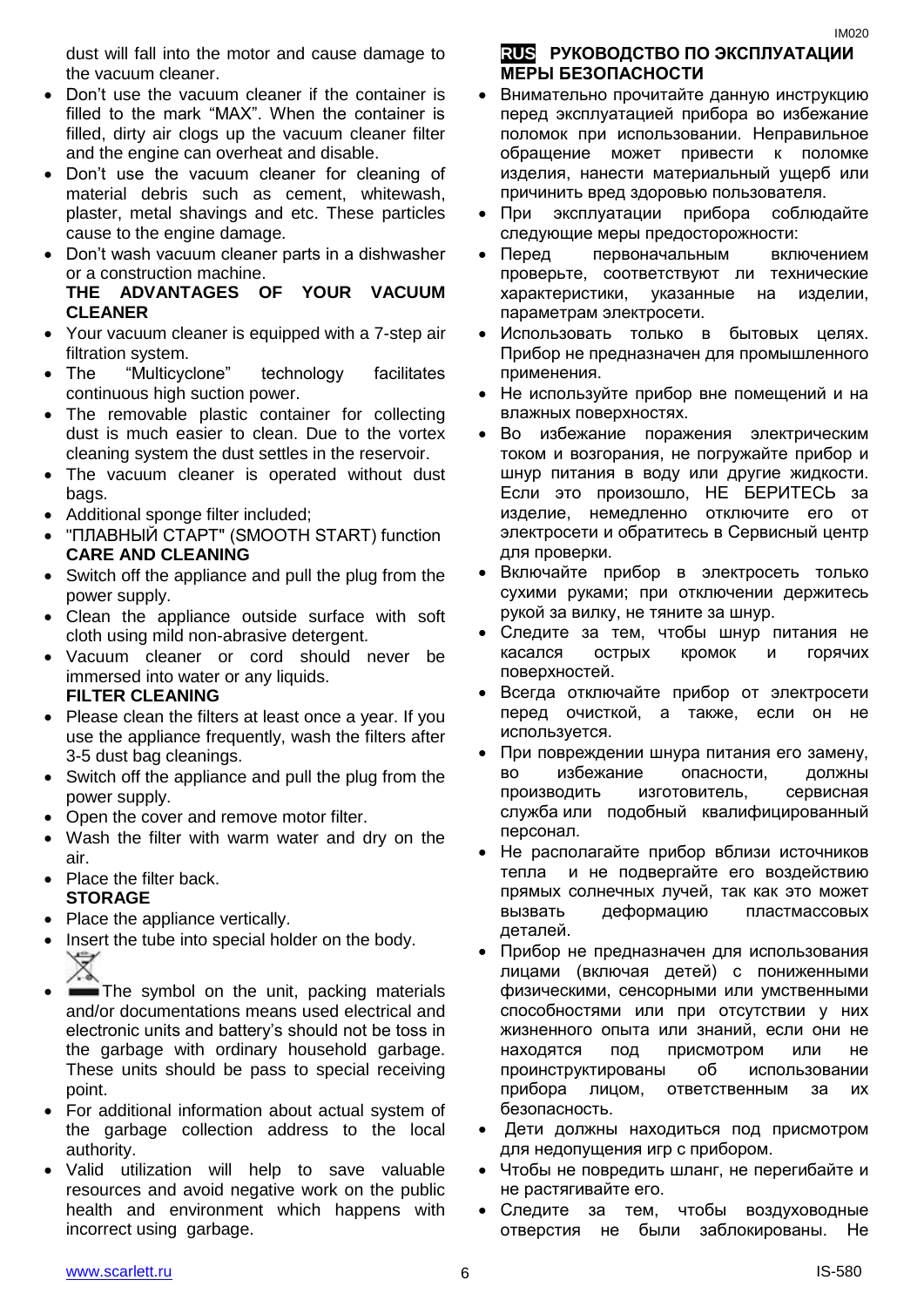допускайте попадания в них посторонних предметов (пыли, волос, одежды и др.).

- Будьте предельно осторожны при работе с пылесосом на лестницах.
- Перед началом работы уберите с пола все острые предметы, которые могут повредить пылесборник.
- ВНИМАНИЕ: Во избежание перегрузки сети питания, не подключайте изделие одновременно с другими мощными электроприборами к одной и той же линии электросети.
- Не включайте пылесос без установленных фильтров.
- Не чистите вашим пылесосом влажные поверхности. С его помощью нельзя удалять жидкости.
- Ковры, обработанные жидким очистителем, должны высохнуть до начала их чистки пылесосом.
- Никогда не работайте пылесосом без установленного или с повреждённым пылесборником.
- Не пытайтесь самостоятельно ремонтировать прибор или заменять какие-либо детали. При обнаружении неполадок обращайтесь в ближайший Сервисный центр.
- Если изделие некоторое время находилось при температуре ниже 0 ºC, перед включением его следует выдержать в комнатных условиях не менее 2 часов.
- Производитель оставляет за собой право без дополнительного уведомления вносить незначительные изменения в конструкцию изделия, кардинально не влияющие на его безопасность, работоспособность функциональность.
- Дата производства указана на изделии и/или на упаковке, а также в сопроводительной документации, в формате XX.XXXX, где первые две цифры «XX» – это месяц производства, следующие четыре цифры «XXXX» – это год производства.

### **ПОДГОТОВКА К РАБОТЕ**

- Распакуйте изделие и снимите с корпуса этикетку.
- Чтобы подсоединить шланг к пылесосу, вставьте его основание во всасывающее отверстие и надавите до щелчка.
- Выдвиньте телескопическую трубку на нужную длину.
- Вставьте патрубок ручки шланга в трубку.
- Наденьте на трубку одну из насадок:
- Универсальная щетка "пол-ковер": предназначена для чистки ковровых и подобных им покрытий, а также гладких поверхностей.
- www.scarlett.ru and the set of the set of the set of the set of the set of the set of the set of the set of the set of the set of the set of the set of the set of the set of the set of the set of the set of the set of the Комбинированная насадка "мебель-щель": – для чистки мягкой мебели, занавесок, декоративных поверхностей и труднодоступных мест (углов, щелей). Для

чистки мебели, декоративных поверхностей поверните насадку в направлении, указанном стрелкой.

### **РАБОТА**

- Прибор служить для уборки от пыли помещений, мебели, машин, занавесок, щелей, декоративных поверхностей.
- Перед началом работы вытяните шнур питания на необходимую длину и вставьте вилку в розетку электросети. Желтая метка на шнуре соответствует его оптимальной длине, а красная – максимальной, дальше которой шнур вытягивать нельзя.
- Для включения пылесоса нажмите кнопку Вкл./Выкл., для выключения – нажмите её еще раз.
- На ручке шланга имеется регулятор потока воздуха, позволяющий изменять силу всасывания. Для чистки занавесок, книг, мебели и т.д. рекомендуется его открывать, для чистки ковровых покрытий – закрывать
- На корпусе установлен регулятор мощности, с помощью которого также можно изменять силу всасывания.
- Для сматывания шнура питания нажмите соответствующую кнопку, при этом, во избежание перекручивания и повреждения шнура рекомендуется придерживать его рукой.
- ВНИМАНИЕ:
- Обязательно очищайте контейнер после каждой уборки.
- Никогда не включайте прибор без установленного фильтра, если фильтр поврежден или загрязнен. В противном случае пыль попадет в мотор и приведет к поломке устройства.
- Не используйте прибор, если контейнер заполнен до отметки "MAX". При заполненном контейнере, грязный воздух забивает фильтр пылесоса, в результате чего, двигатель перегревается и выходит из строя.
- Не используйте прибор для уборки строительного мусора (цемента, побелки, штукатурки, металлической стружки и т.д.). Данные частицы приводят к поломке двигателя.
- Не мойте детали пылесоса в посудомоечной или стиральной машине.

# **ПРЕИМУЩЕСТВА ВАШЕГО ПЫЛЕСОСА**

- Ваш пылесос оснащен 7-ступенчатой системой фильтрации воздуха.
- Технология «Мультициклон» обеспечивает постоянную высокую мощность всасывания.
- Съёмный пластмассовый контейнер для сбора пыли значительно легче очищать. Благодаря вихревой системе очистки, пыль оседает в отсеке.
- Пылесос работает без мешка для сбора мусора.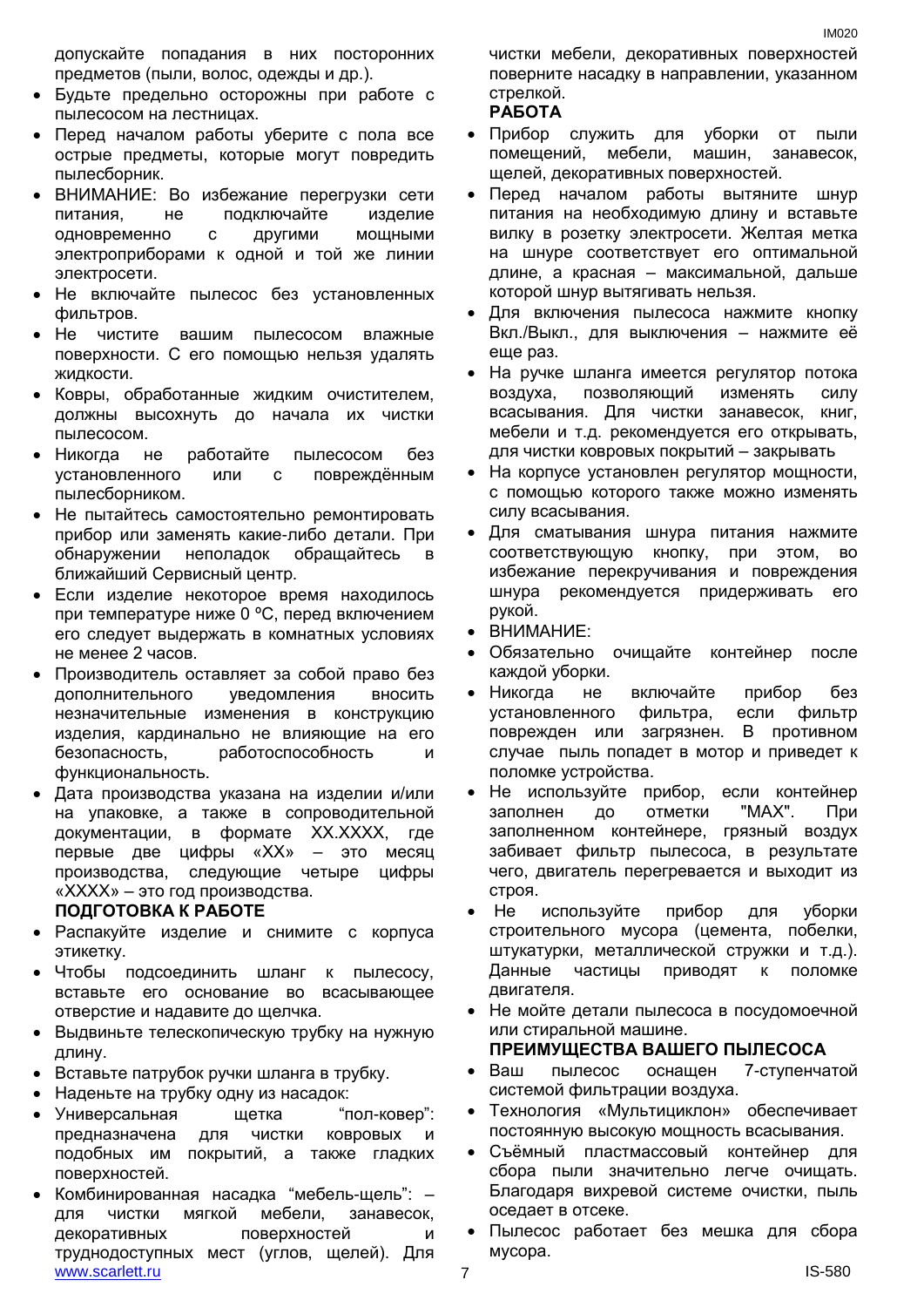- Cтальная основа Комбинированной насадки «пол/ковер» - для защиты от статического электричества.
- Дополнительный губчатый фильтр в комплекте
- Функция "ПЛАВНЫЙ СТАРТ"
- **ОЧИСТКА И УХОД**
- Выключите пылесос и отключите его от электросети.
- Протрите внешнюю поверхность корпуса мягкой тканью с добавлением моющего средства, не содержащего абразивных веществ.
- Запрещается погружать изделие и шнур питания в воду или любые жидкости. **ОЧИСТКА ФИЛЬТРОВ**
- Чистить фильтры следует не реже одного раза в год. При частом использовании пылесоса промывайте фильтры после каждых 3-5 чисток пылесборника.
- Отключите пылесос от электросети.
- Извлеките отсек пылесборника и фильтр, установленный перед электродвигателем
- Промойте фильтр теплой проточной водой и полностью высушите его.
- Установите фильтр на место. **ХРАНЕНИЕ**
- Установите пылесос вертикально.
- Закрепите трубку со щёткой в специальном пазу на корпусе.
	-
- Данный символ на изделии, упаковке и/или сопроводительной документации означает, что использованные электрические и электронные изделия и батарейки не должны выбрасываться вместе с обычными бытовыми отходами. Их следует сдавать в специализированные пункты приема.
- Для получения дополнительной информации о существующих системах сбора отходов обратитесь к местным органам власти.
- Правильная утилизация поможет сберечь ценные ресурсы и предотвратить возможное негативное влияние на здоровье людей и состояние окружающей среды, которое может возникнуть в результате неправильного обращения с отходами.

# **UA ІНСТРУКЦІЯ З ЕКСПЛУАТАЦІЇ**

- Шановний покупець! Ми вдячні Вам за придбання продукції торговельної марки SCARLETT та довіру до нашої компанії. SCARLETT гарантує високу якість та надійну роботу своєї продукції за умови дотримання технічних вимог, вказаних в посібнику з експлуатації.
- Термін служби виробу торгової марки SCARLETT у разі експлуатації продукції в межах побутових потреб та дотримання правил користування, наведених в посібнику з експлуатації, складає 2 (два) роки з дня

передачі виробу користувачеві. Виробник звертає увагу користувачів, що у разі дотримання цих умов, термін служби виробу може значно перевищити вказаний виробником строк. **МІРИ БЕЗПЕКИ**

# Пiд час експлуатації приладу дотримуйтеся

- наступних застережних заходів: Уважно прочитайте дану інструкцію перед експлуатацією приладу, щоб запобігти поломок пiд час використання. Невірне використання може призвести до поломки виробу, завдати матеріальної втрати чи шкоди здоров'ю користувача.
- Перед першим вмиканням перевірте, чи відповідають технічні характеристики виробу, позначені на наклейці, параметрам електромережі.
- Використовувати тільки у побуті. Прилад не призначений для виробничого використання.
- Не використовувати поза приміщеннями.
- Щоб запобігти враження електричним струмом та загоряння, не занурюйте прилад у воду чи інші рідини. Якщо це відбулося, НЕ ТОРКАЙТЕСЯ виробу, негайно відключите його з мережі та зверниться до Сервісного центру для перевірки.
- Підключайте прилад до мережі тільки сухими руками, відключайте – тримаючись рукою за вилку; не тягніть за шнур.
- Стежте за тим, щоби шнур живлення не торкався гострих крайок та гарячих поверхонь.
- Завжди вимикайте прилад з мережі перед очищенням, а також якщо він не використовується.
- У разі пошкодження кабелю живлення, його заміну, з метою запобігання небезпеці, повинен виконувати виробник або уповноважений їм сервісний центр, або аналогічний кваліфікований персонал.
- Не розташовуйте прилад навколо джерел тепла та під соняшним промінням, оскільки це може призвести до деформації пластмасових частин.
- Прилад не призначений для використання особами (у тому числі дітей) зі зниженими фізичними, сенсорними чи розумовими здібностями або за відсутності в них життєвого досвіду чи знань, якщо вони не знаходяться під наглядом чи не проінструктовані про використання приладу особою, що відповідає за їхню безпеку.
- Діти повинні знаходитись під наглядом задля недопущення ігор з приладом.
- Щоб не пошкодити шланг, не перегинайте та не розтягуйте його.
- Стежте, щоби вентіляційні отвори не були заблоковані. Не допускайте потраплення до них зайвих предметів (пилу, волосся, одягу та ін.).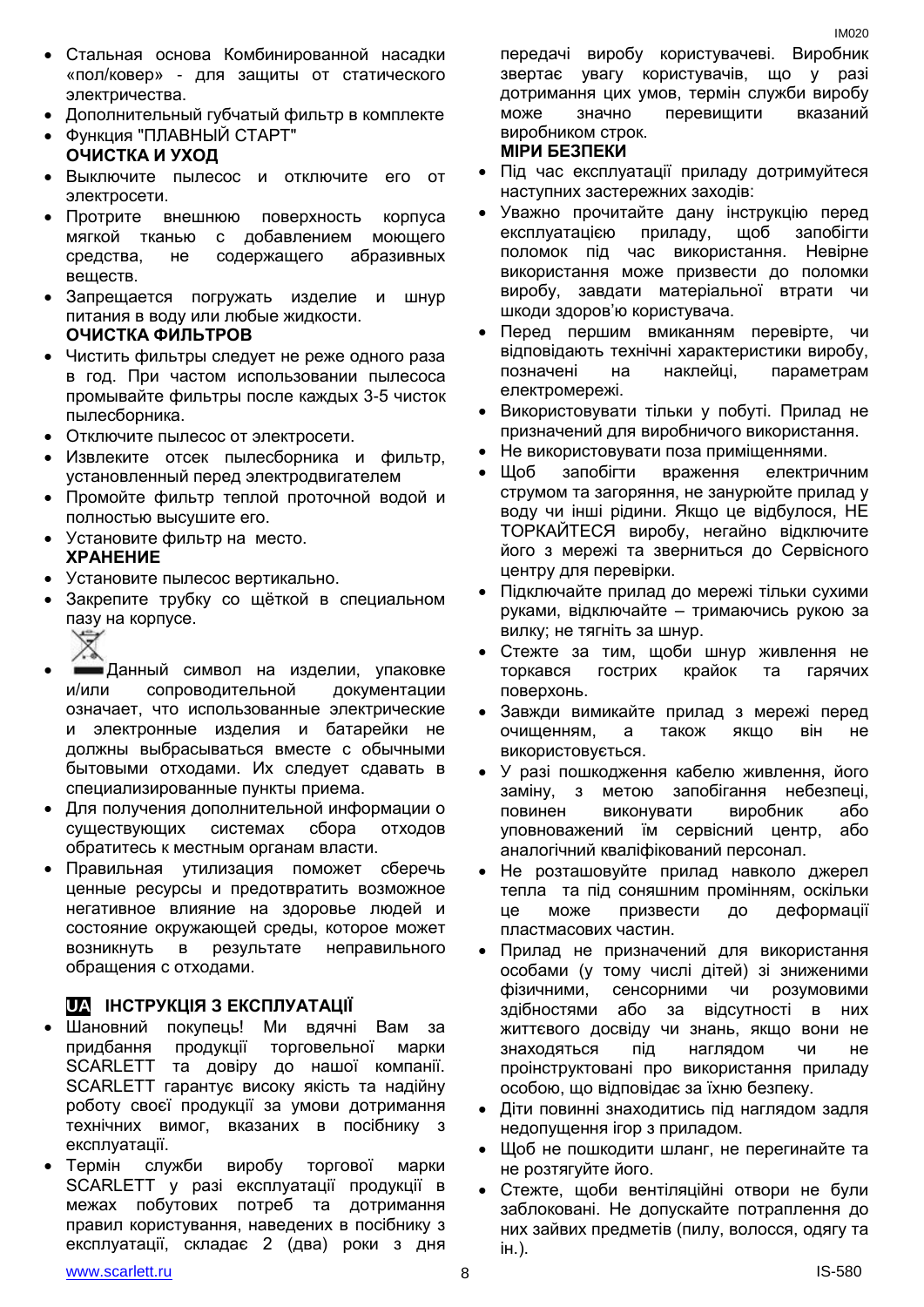- Будьте особливо обережні при роботі з пилососом на сходах.
- Перед початком роботи приберіть з підлоги усі тліючі та гострі предмети, які можуть пошкодити пилозбірник.
- УВАГА: Щоб запобігти перевантаження електромережі, не вмикайте пилосос водночас з іншими потужними електроприладами до одній і тієї ж лінії електроживлення.
- Не вмикайте пилосос без встановлених фільтрів.
- Не очищайте пилососом вологі поверхні. За його допомогою не можна видаляти рідини.
- Килими, оброблені рідким очисником, слід висушити перед обробкою пилососом.
- Ніколи не працюйте пилососом без встановленого чи з ушкодженим пилозбірником.
- Не намагайтеся самостійно ремонтувати прилад або замінювати які-небудь деталі. При виявленні неполадок звертайтеся в найближчий Сервісний центр.
- Якщо виріб деякий час знаходився при температурі нижче 0ºC, перед увімкненням його слід витримати у кімнаті не менше 2 годин.
- Виробник залишає за собою право без додаткового повідомлення вносити незначні зміни до конструкції виробу, що кардинально не впливають на його безпеку, працездатність та функціональність.
- Дата виробництва вказана на виробі та/або на пакування, а також у супроводжуючій документації у форматі XX.XXXX, де перші дві цифри «XX» – це місяць виробництва, наступні чотири цифри «XXXX» – це рік виробництва.
- Обладнання відповідає вимогам Технічного регламенту обмеження використання деяких небезпечних речовин в електричному та електронному обладнанні.

# **ПІДГОТОВКА ДО ЕКСПЛУАТАЦІЇ**

- Розпакуйте прилад та зніміть з корпусу стикер.
- Щоб приєднати шланг до пилососа, вставте його основу в усмоктуючий отвір та натисніть до клацання.
- Висуньте телескопічну трубку на потрібну довжину.
- Уставте патрубок ручки шланга в трубку.
- Надягніть на трубку одну з насадок:
- Комбінована насадка «підлога/килим»: призначена для очищення килимів та подібних покритть, а також гладкої поверхні.
- Комбінована насадка "меблі/щилина": для очищення мя'ких меблів, фіранок, декоративних поверхонь та важкодоступних місць (кутів, щилин). Для очищення меблів та декоративних поверхонь поверніть насадку у напрямку, позначеному стрілкою.
- Насадка для очищення м'яких меблів. **ЕКСПЛУАТАЦІЯ**
- Перед початком експлуатації витягніть шнур живлення на необхідну довжину та уставте штепсельну вилку в розетку електромережі. Жовта мітка на шнурі відповідає його оптимальній довжині, а червона – максимальній, далі якої шнур витягувати не слід.
- Щоб увімкнути пилосос натисніть кнопку Вкл./Викл., для вимикання – натисніть її ще раз.
- На ручці шланга є регулятор повітряного струму, що дає можливість змінювати силу усмоктування:
- для очищення фіранок, книжок, меблів та ін. рекомендується його відчиняти;
- для очищення килимів зачиняти.
- На корпусі установлений регулятор потужності, за допомогою якого також можна зміняти силу усмоктування.
- Для змотування шнура живлення натисніть відповідну кнопку, при цьому, щоб запобігти перекручування та ушкодження шнура, слід притримувати його рукою. УВАГА:
- Обов'язково очищуйте контейнер після кожного прибирання.
- Ніколи не користуйтеся приладом без встановленого фільтра, а також з пошкодженим чи забрудненим фільтром. Інакше пил потрапить до двигуна й призведе до поламки пристрою.
- Не використовуйте прилад, якщо контейнер заповнений до відмітки "MAX". У разі заповненого контейнера брудне повітря забиває фільтр пилососа, внаслідок чого двигун перегрівається та виходить із ладу.
- Не використовуйте прилад для прибирання будівельного сміття (цементу, побілки, штукатурки, металевої стружки та ін.). Ці частинки призводять до поламки двигуна.
- Не мийте деталі пилососа у посудомийній або пральній машині.

# **ПЕРЕВАГИ ВАШОГО ПИЛОСМОКА**

- Ваш пилосмок оснащений 7-ступінчастою системою фільтрації повітря.
- Технологія «Мультициклон» забезпечує постійну високу потужність всмоктування.
- Знімний пластмасовий контейнер для збору пилу значно легше очищувати. Завдяки вихровій системі очищення, пил осідає у відсіку.
- Пилосмок працює без мішка для збору сміття.
- Додатковий губчастий фільтр в комплекті
- Функція плавний старт. **ОЧИЩЕННЯ ТА ДОГЛЯД**
- Вимкніть пилосос та відключите його з електромережі.
- Протріть зовнішню поверхню корпуса м'якою тканиною з миючим засобом, що не містить абразивних речовин.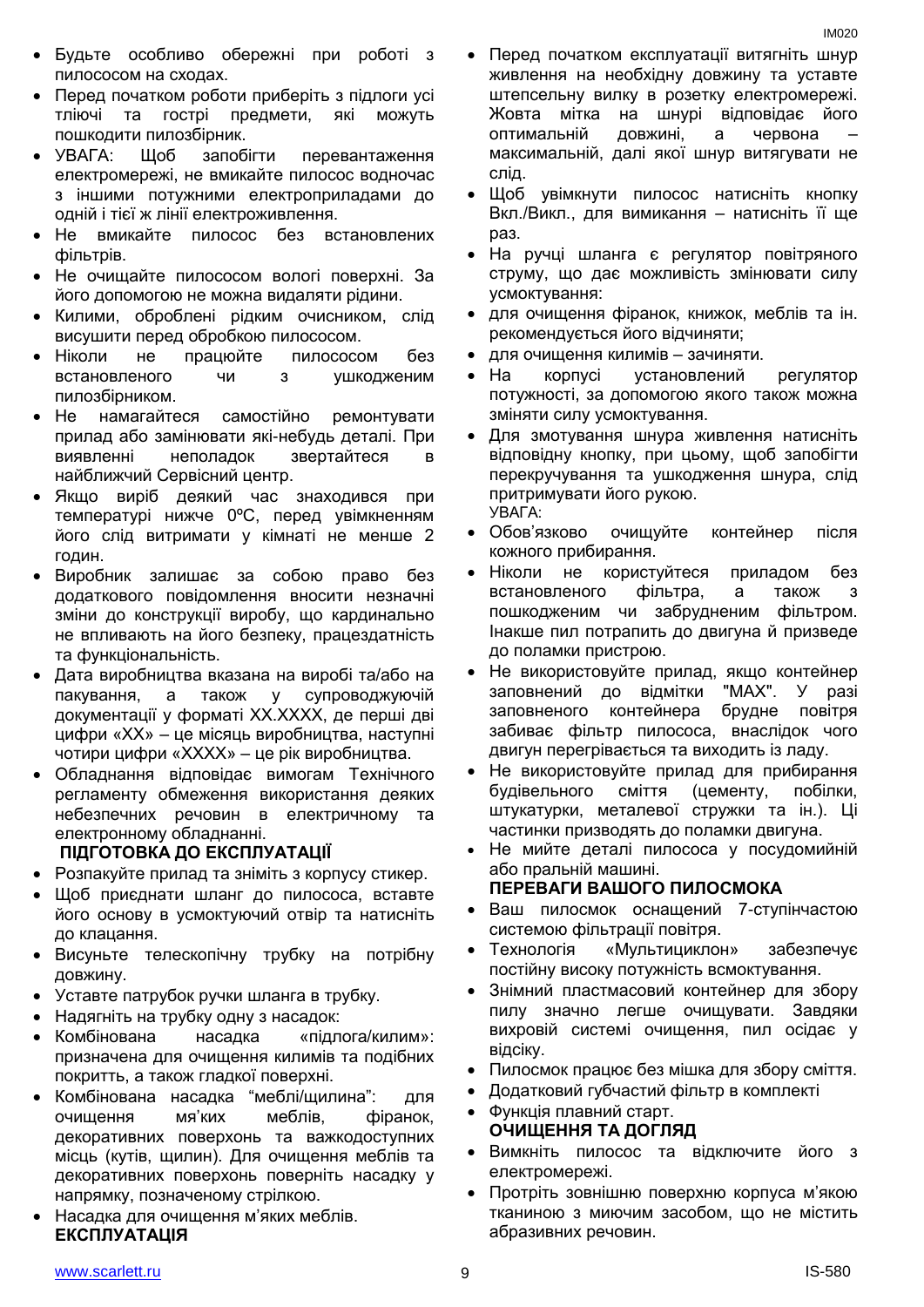Заборонено занурювати прилад у воду чи будь-які рідини.

# **ОЧИЩЕННЯ ФИЛЬТРІВ**

- Очищати фільтри слід не рідше одного разу на рік. При частому використанні пилососа промивайте фільтри після кожних 3-5 очищень пилозбірника.
- Вимкніть пилосос з мережі.
- Відкрийте кришку відсіку пилозбірника та вийміть фільтр, установлений перед електродвигуном.
- Промийте фільтр теплою проточною водою та цілком висушіть його на повітрі.
- Установіть фільтр на місце. **ЗБЕРЕЖЕННЯ**
- Установіть пилосос вертикально.
- Закріпіть трубку зі щіткою у спеціальному пазі на корпусі.
	-
- Цей символ на виробі, упаковці та/або в супровідній документації означає, що електричні та електронні вироби, а також батарейки, що були використані, не повинні викидатися разом із звичайними побутовими відходами. Їх потрібно здавати до спеціалізованих пунктів прийому.
- Для отримання додаткової інформації щодо існуючих систем збору відходів зверніться до місцевих органів влади.
- Належна утилізація допоможе зберегти цінні ресурси та запобігти можливому негативному впливу на здоров'я людей і стан навколишнього середовища, який може виникнути в результаті неправильного поводження з відходами.

# **KZ ПАЙДАЛАНУ ЖӨНІНДЕГІ НҰСҚАУЛЫҚ**

- Құрметті сатып алушы! SCARLETT сауда таңбасының өнімін сатып алғаныңыз үшін және біздің компанияға сенім артқаныңыз үшін Сізге алғыс айтамыз. Іске пайдалану нұсқаулығында суреттелген техникалық талаптар орындалған жағдайда, SCARLETT компаниясы өзінің өнімдерінің жоғары сапасы мен сенімді жұмысына кепілдік береді.
- SCARLETT сауда таңбасының бұйымын тұрмыстық мұқтаждар шеңберінде пайдаланған және іске пайдалану нұсқаулығында келтірілген пайдалану ережелерін ұстанған кезде, бұйымның қызмет мерзімі бұйым тұтынушыға табыс етілген күннен бастап 2 (екі) жылды құрайды. Аталған шарттар орындалған жағдайда, бұйымның қызмет мерзімі өндіруші көрсеткен мерзімнен айтарлықтай асуы мүмкін екеніне өндіруші тұтынушылардың назарын аударады.

# **ҚАУІПСІЗДІК ШАРАЛАРЫ**

 Құрал қанауы жанында сақтық келесі өлшемдері сақтаңыздар:

- Бұыйымды қолдану барысында бұзып алмау үшін нұсқауды ықыласпен оқып шығыңыз. Дұрыс қолданбау бұйымның бұзылуына әкелуі, материалдық не қолданушының денсаулығына зиян келтіруі мүмкін.
- Алғашқы қосудың алдында бұйымның техникалық сипаттамасының жапсырмада көрсетілген электр жүйесінің параметрлеріне сәйкестігін тексеріңіз.
- Тек қана тұрмыстық мақсаттарда қолданылады. Құрал өнеркәсіптік қолдануға арналмаған.
- Құралды не бауды суға немесе басқа сұйықтықтарға батырмаңыз. Электр тоғының ұруына тап болмау үшін жайдан тыс не жоғары дымқылды жағдайда қолданылмайды.
- Фенмен жайдан тыс пайдаланбаңыз.
- Электр тоғының ұруына және жануға тап болмау үшін, құралды суға немесе басқа сұйықтықтарға батырмаңыз. Егер бұл жағдай болса, бұйымды ҰСТАМАҢЫЗ, оны электр жүйесінен дереу сөндіріп тастаңыз және сервис орталығына тексертіңіз.
- Қоректену бауының өткір жиектер және ыстық үстілерге тимеуін қадағалаңыз.
- Тазалаудың алдында құралды электр жүйесінің әрқашан сөндіріп тастаңыз, сонымен қатар, егер ол қолданылмаса.
- Қуат бауы бүлінген жағдайда, қатерден аулақ болу үшін оны ауыстыруды өндіруші, сервистік қызмет немесе соған ұқсас білікті қызметкерлер іске асыруға тиіс.
- Құралмен пайдалануды балаларға рұқсат етпеңіз және оларға таяу жерде жұмыс істегеде әсіресе ықыласты болыңыз.
- Шлангіге зақым келтірмеу үшін, оны бүкпеңіз және созбаңыз.
- Құралды жылу көздеріңе жақын маңда жайғастырмаңыз және оны күнгей түзу сәулелердің әсеріне ұшыратпаңыз, себебі бұл пластмассалық бөлшектердің майысуына әкеп соғады.
- Дене, жүйке не болмаса ақыл-ой кемістігі бар, немесе осы құрылғыны қауіпсіз пайдалану үшін тәжірибесі мен білімі жеткіліксіз адамдардың (соның ішінде балалардың) қауіпсіздігі үшін жауап беретін адам қадағаламаса немесе аспапты пайдалану бойынша нұсқау бермесе, олардың бұл аспапты қолдануына болмайды.
- Балалар аспаппен ойнамауы үшін оларды үнемі қадағалап отыру керек.
- Баспалдақтарда шаң сорғышпен жұмыс істегенде барынша сақ болыңыз.
- Жұмысты бастаудың алдында айналадан шаң жинғышқа зақым келтіре алатын барлық тұтанған және өткір заттарды жинап тастаңыз.
- НАЗАР:Қоректену жүйесінің шамадан артық жүктелуіне тап болмау үшін, құралды басқа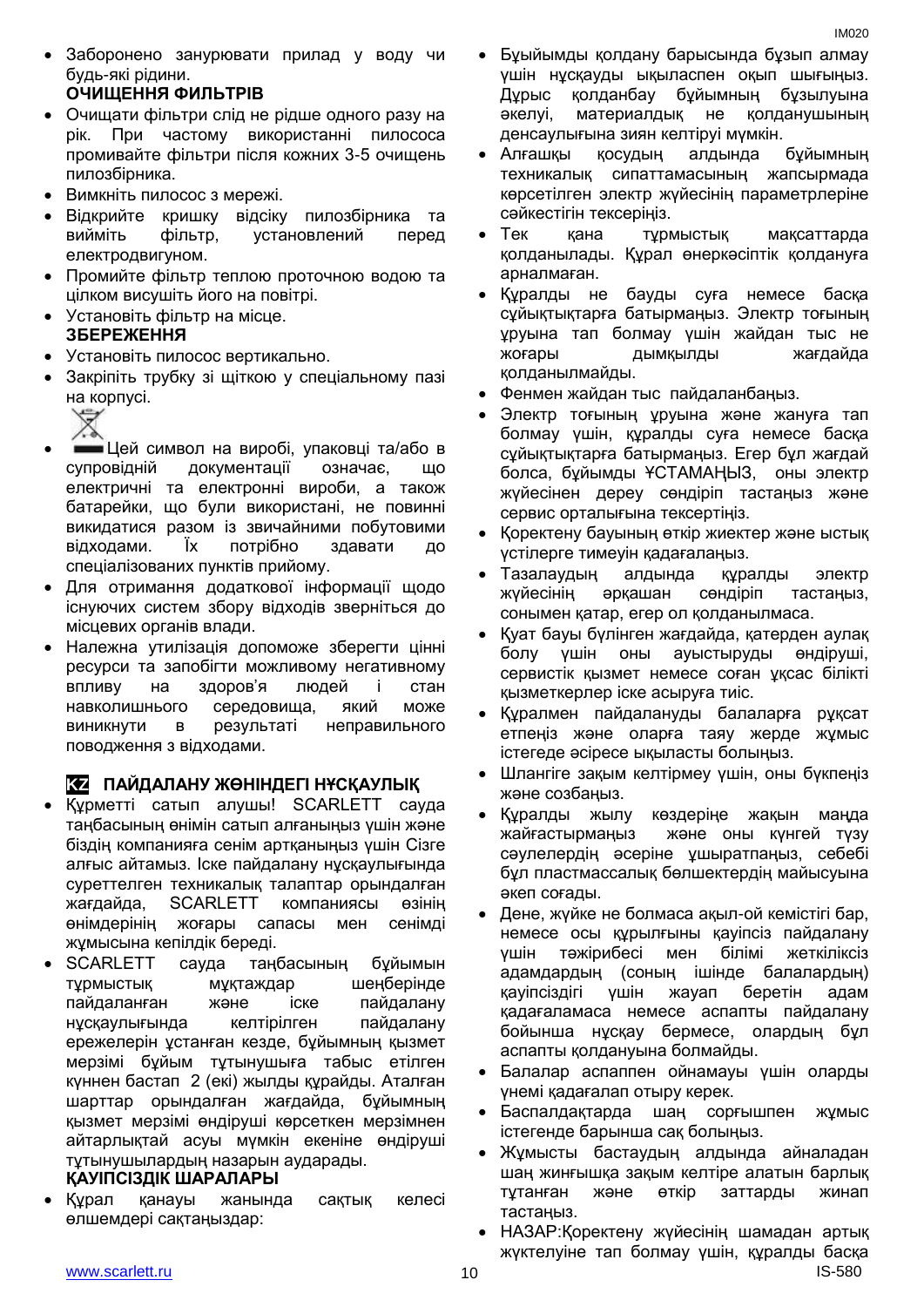- Орнатылған сүзгілерсіз шаң сорғышты қоспаңыз.
- Сіздің шаң сорғышыңызбен дымқыл үстілерді тазаламаңыз. Оның көмегімен сұйықтықтарды кетіруге болмайды.
- Сұйық тазалағышпен өңделінген кілемдерді шаң сорғышпен тазалаудың алдына олар кептірілуі тиіс.
- Ешуақытта орнатылмаған немесе шаң жинағышы зақымдалған шаң сорғышпен жұмыс істемеңіз.
- Құрылғыны өз бетіңізше жөндеуге талпынбаңыз. Олқылықтар пайда болса жақын арадағы сервис орталығына апарыңыз.
- Егер бұйым біршама уақыт 0ºC -тан төмен температурада тұрса, іске қосар алдында оны кем дегенде 2 сағат бөлме температурасында ұстау керек.
- Өндіруші бұйымның қауіпсіздігіне, жұмыс өнімділігі мен жұмыс мүмкіндіктеріне түбегейлі әсер етпейтін болмашы өзгерістерді оның құрылмасына қосымша ескертпестен енгізу құқығын өзінде қалдырады.
- Жасап шығарылған күні бұйымда және (немесе) қаптамада, сондай-ақ ілеспе құжаттамада, XX.XXXX пішімінде көрсетілген, мұндағы алғашқы екі сан «XX» – жасап шығарылған айы, келесі төрт сан «XXXX» – жасап шығарылған жылы.

# **ЖҰМЫСҚА ДАЙЫНДАЛУ**

- Бұйымды бумадан босатыңыз және тұлғадан этикетканы алып тастаңыз.
- Шаң сорғышқа шлангі қосу үшін, оның сорып алушы тесігін негізіне салыңыз да шертілге дейін басыңыз.
- Телескопиялық трубканы керек ұзындыққа созып шығарыңыз.
- Шлангі тұтқасының патрубогын трубкаға салыңыз.
- Саптамалардың бірін трубкасына кигізіңіз:
- "Еден / кілем" құрамдастырылған қондырмасы: кілем жабындар мен соған ұқсас жабындарды, сонымен қатар тегіс беттерді тазалауға арналған.
- "Жиһаз/саңылау" құрамдастырылған қондырмасы: – жұмсақ жиһаз, перде, сәнді заттардың беткі қабатын және жету қиын жерлерді (бұрыштар, саңылаулар) тазалауға арналған. Жиһазды, сәнді заттардың үстіңгі бетін тазалау үшін қондырманы жебешемен көрсетілген бағытта бұрыңыз.
- Жұмсақ жиһазды тазалауға арналған қондырма. **ЖҰМЫС**
- www.scarlett.ru 11 IS-580 Жұмысты бастаудың алдында қоректену бауын қажетті ұзындыққа керіп қойыңыз және шаңышқыны электр жүйесінің розеткасына сұғыңыз. Баудағы сары таңба оның үйлесімді ұзындығыныа, ал қызыл – барынша көп

талапқа сай екенін көрсетеді, одан ары бауды керуге болмайды.

IM020

- Шаң сорғышты қосу үшін Қосу / Өшіру ноқатын басыңыз, сөну үшін – оны тағы бір рет басыңыз.
- Шлангінің тұтқасында сору күшін өзгертуге мүмкіндік беретін ауа ағынының реттеуіші бар:
- перделерді, кітаптарды, жиһазды және т.б. тазалағанда оны ашу ұсынылады;
- кілемдік жабулар үшін жабылады.
- Тұлғада қуттылық реттеуіші орналасқан, оны көмегімен сору күшін өзгертуге болады.
- Электр бауды орауға арналған тиісті ноқатты басыңыз, сонымен қатар, баудың бұралып кетуі не зақымдануына жол бермеу үшін оны қолмен ұстап тұру ұсынылады.
- ЕСКЕРТУ:
- Тазалағаннан кейін әр кез сауытты міндетті түрде тазартыңыз.
- Сүзгі орнатылмаған болса, сондай-ақ сүзгі бүлінген немесе ластанған болса, аспапты ешқашан да қолдануға болмайды. Ондай жағдайда пайдалансаңыз, қозғалтқышқа шаң түседі де, құрылғының бұзылуына әкеледі
- Егер сауыт "MAX" белгісіне дейін толы болса, аспапты пайдалануға болмайды. Сауыт толып кеткен кезде, лас ауа шаңсорғыштың сүзгісін бітеп, соның нәтижесінде қозғалтқыш асқын қызып кетеді де, істен шығады.
- Аспапты құрылыс қоқысын (цемент, әк, сылақ, металл жоңқа және т.с.с.) жинау үшін пайдалануға болмайды.Ондай ұсақ заттар қозғалтқыштың бұзылуына әкеледі
- Шаңсорғыштың бөлшектерін ыдыс жуғыш немесе кір жуғыш машинада жууға болмайды **СІЗДІҢ ШАҢ СОРҒЫШЫҢЫЗДЫҢ АРТЫҚШЫЛЫҚТАРЫ**
- Сіздің шаң сорғышыңыз 7- деңгейлі ауа сүзулері жүйесімен жабдықталған.
- Шаңды жинауға арналған алмалы-салмалы пластмассалық бөлікті тазалау жеңілірек. Тазалаудың құйын тәрізді жүйесінің арқасында, шаң бөлікте шапшаң шөгеді.
- Қоқым жинауына арналған қапсыз шаң сорғыш жұмыс істейді.
- Жөкеден жасалған қосымша шаңтұтқыш жинаққа кіреді
- Ақырын іске қосылу функциясы **СІЗДІҢ ШАҢСОРҒЫШЫҢЫЗДЫҢ АРТЫҚШЫЛЫҚТАРЫ**
- Сіздің шаңсорғышыңыз 7-сатылы ауа сүзу жүйесімен жарақталған.
- «Мультициклон» технологиясы үздіксіз жоғары сору қуаттылығын қамтамасыз етеді.
- Шаң жинауға арналған алмалы пластмасса сауытты тазалау әлдеқайда оңай. Құйынды тазалау жүйесінің арқасында шаң бөлімшеде қалып қояды.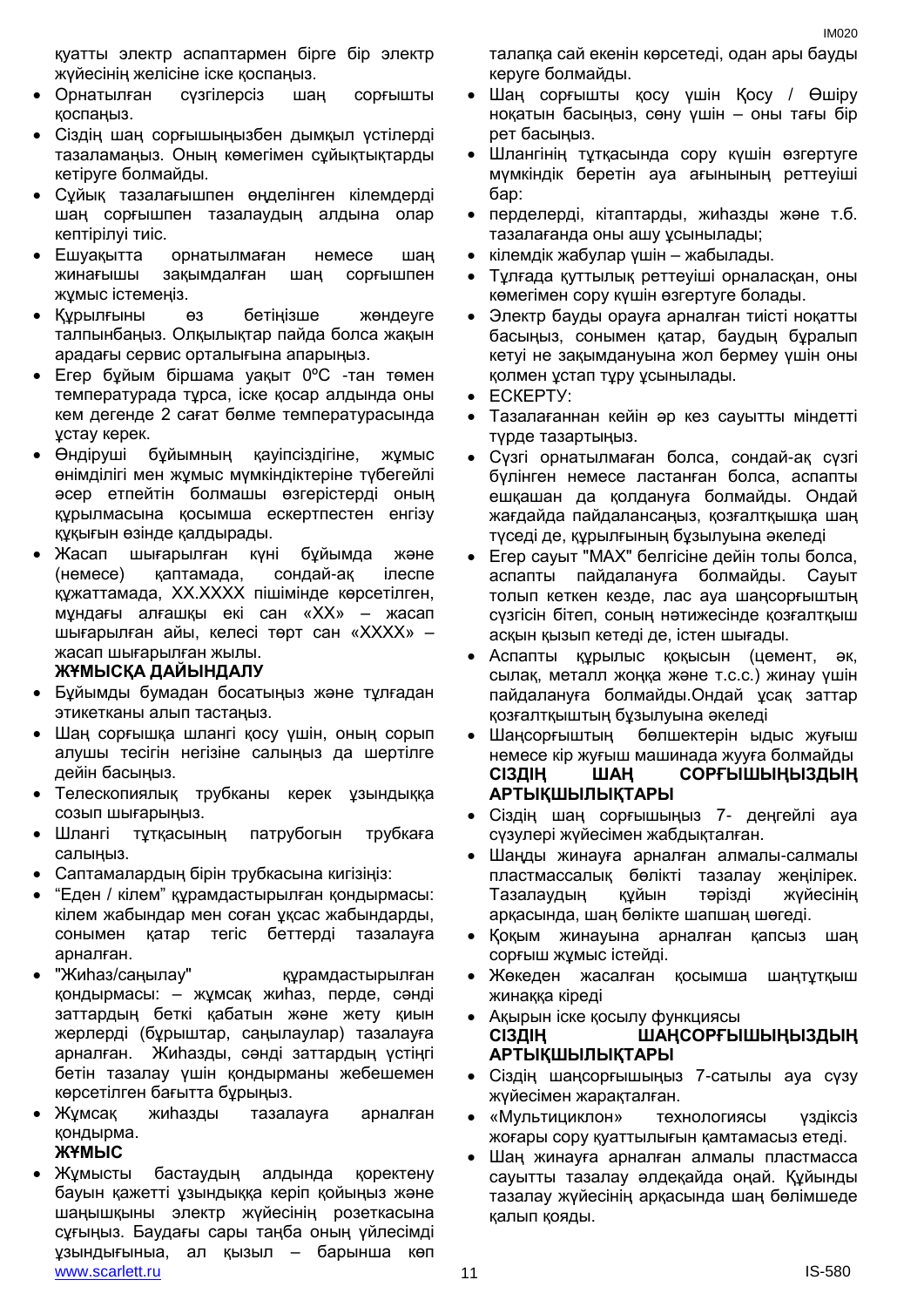- Шаңсорғыш қоқыс жинайтын қапшықсыз жұмыс істейді.
- HEPA сүзгісі шаңсорғыштан шығатын жерде микробөлшектерді тұтып қалып, ауаны қосымша тазартады. **СҮЗГІЛЕРДІ ТАЗАЛУ**
- Сүзгілерді жылына бір реттен сирек емес тазалау қажет. Шаң сорғышты жиі қолдансаңыз, шаң жинағыштарды әрбір 3-5 тазалағаннан кейін сүзгілерді жуып тазартыңыз.
- Электр жүйесініен шаң сорғышты сөндіріп тастаңыз.
- Шаң жинағыштың бөлігінің қақпағын ашыңыз да электр қозғалтқыштың алдындағы сүзгіні шығарыңыз.
- Жылы ағыс сумен сүзгіні жуыңыз және оны толық кептіріңіз.
- Орнына сүзгіні орнатыңыз. **САҚТАУ**
- Шаң сорғышты тік орнатыңыз.
- Тұлғадағы арнайы саңылауға щөткелі құбырды бекітіп қойыңыз.



- Өнімдегі, қораптағы және/немесе қосымша құжаттағы осындай белгі қолданылған электрлік және электрондық бұйымдар мен батарейкалар кәдімгі тұрмыстық қалдықтармен бірге шығарылмауы керек дегенді білдіреді. Оларды арнайы қабылдау бөлімшелеріне өткізу қажет.
- Қалдықтарды жинау жүйелері туралы қосымша мәліметтер алу үшін жергілікті басқару органдарына хабарласыңыз.
- Қалдықтарды дұрыс кәдеге жарату бағалы ресурстарды сақтауға және қалдықтарды дұрыс шығармау салдарынан адамның денсаулығына және қоршаған ортаға келетін теріс әсерлердің алдын алуға көмектеседі.

# **ESTI KASUTAMISJUHEND OHUTUSNÕUANDED**

- Seadme kasutamisel pidage kinni ohutusnхuannetest:
- Enne tolmuimeja kasutuselevхttu tutvuge tдhelepanelikult kдesoleva juhendiga. Nii vдldite vхimalikke vigu ja ohte seadme kasutamisel. Vддr kasutamine vхib pхhjustada seadme riket, materiaalset kahju, ka tolmuimeja kasutaja tervist kahjustada.
- Enne tolmuimeja esimest vooluvхrku lьlitamist kontrollige, et seadme etiketil osutatud andmed vastaksid kohaliku vooluvхrgu andmetele.
- Antud seade on mxeldud ainult koduseks, mitte tццstuslikuks kasutamiseks.
- Дrge pange seadet ja juhet vette vхi teistesse vedelikesse. Elektrilццgi saamise vдltimiseks дrge kasutage seadet vдljas ega mдrgades kohtades.
- Elektrilöögi saamise ja süttimise vältimiseks ärge asetage seadet vette ja teistesse vedelikesse. Kui

KATSUGE, eemaldage lõikur kohe vooluvõrgust ja pöörduge teeninduskeskuse poole kontrollimiseks.

- Дrge lьlitage seade vooluvхrku mдrgade kдtega. Дrge eemaldage seadet vooluvхrgust juhtmest tхmmates vaid alati hoidke kinni juhtme otsas olevast pistikust.
- Jдlgige seda, et juhe ei puutuks vastu teravaid servi ja kuumi pindu.
- Eemaldage seade vooluvхrgust enne selle puhastamist ning ajaks, mil tolmuimejat ei kasutata.
- Дrge kasutage vigastatud elektrijuhtme vхi pistikuga, samuti mahakukkunud vхi muul moel vigastada saanud seadet. Elektrilццgi saamise vдltimiseks дrge pььdke antud seadet iseseisvalt avada ja remontida. Vea kхrvaldamiseks pццrduge spetsiaalse teeninduskeskuse poole.
- Дrge jдtke seadet kuumade kohtade (nt radiaatori jm) lдhedale. Seadet kaitske otsese pдiksevalguse eest, sest see vхib pхhjustada plastmassist osade deformatsiooni.
- Seade ei ole ette nдhtud kasutamiseks alanenud fььsiliste, tunnetuslike ja vaimsete vхimetega isikutele (kaasa arvatud lastele) vхi neile, kellel puuduvad selleks kogemused vхi teadmised, kui nad ei ole jдrelevalve all vхi kui neid ei ole instrueerinud seadme kasutamise suhtes nende ohutuse eest vastutav isik.
- **Inge laske lastel seadet kasutada ning olge eriti** tдhelepanelik laste lдheduses tццtades.
- Vooliku lхhkumise vдltimiseks дrge murdke ega venitage seda.
- Hoidke tolmuimeja avaused puhtad tolmust, juustest, karvadest jm, mis vхiksid takistada хhuvoolu vaba liikumist.
- Olge tдhelepanelik treppide koristamisel.
- Enne imemist eemaldage pхrandalt kхik hххguvad ja teravad esemed, mis vхiksid kahjustada tolmukotti.
- TДHELEPANU: Vooluvхrgu ьlekoormamise vдltimiseks дrge kasutage vooluringis samaaegselt teisi kxrge voolutarbimusega seadmeid.
- Дrge kдivitage filtriteta tolmuimejat.
- Дrge imege mдrga pinda. Tolmuimeja ei ole mхeldud vedelike imemiseks.
- Enne tolmuimejaga puhastamist tuleb vedeliku puhastusvahendiga tццdeldud vaip дra kuivatada.
- Дrge kasutage vigastatud tolmukotiga tolmuimejat.
- Toitejuhtme vigastamise korral tohib selle ohu vältimiseks vahetada tootja, selleks volitatud hoolduskeskus või muu kvalifitseeritud personal.
- Kui toode on olnud mxnda aega хhutemperatuuril alla 0 ºC, tuleb hoida seda enne sisselьlitamist vдhemalt 2 tundi toatemperatuuril.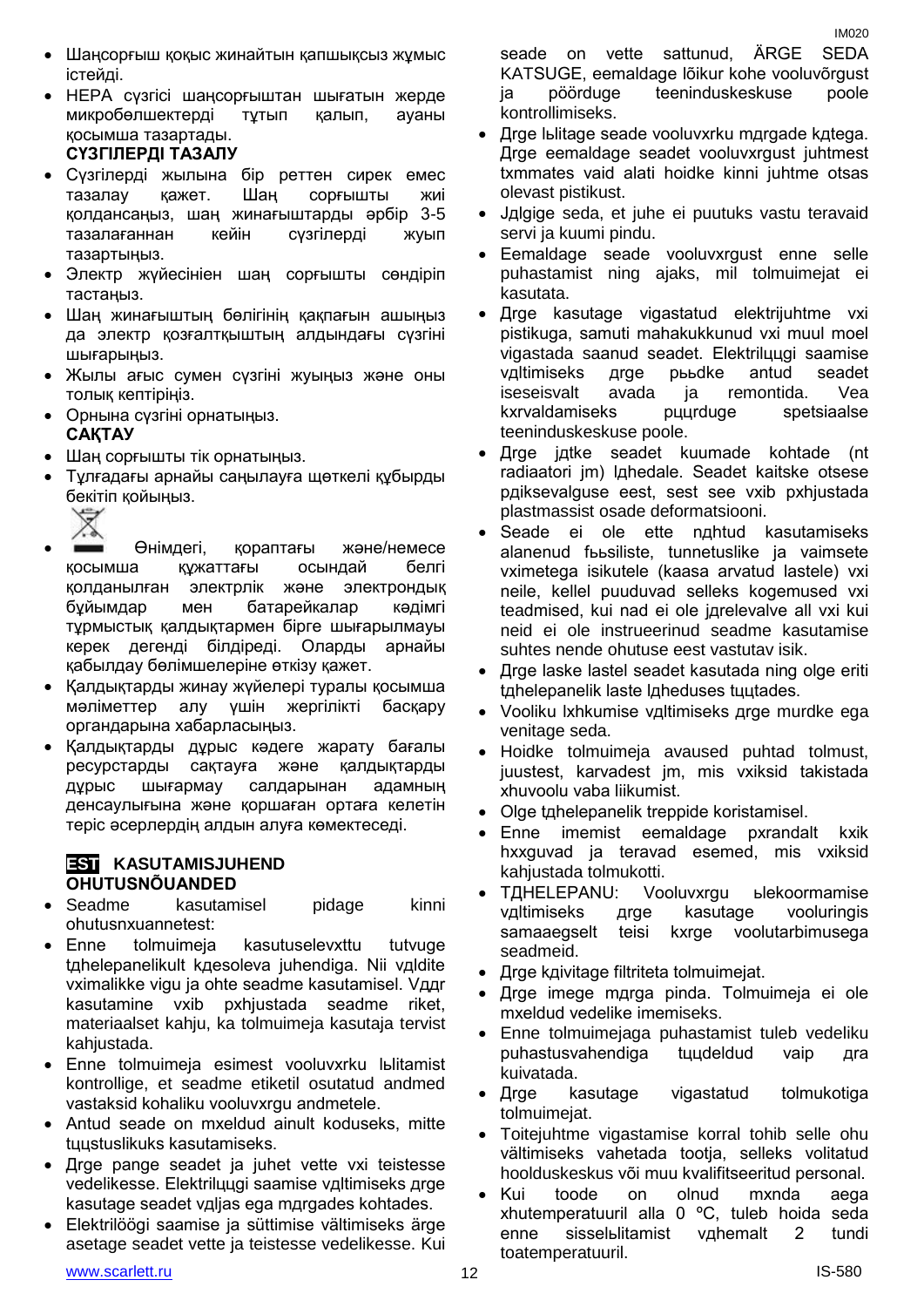- Tootja jдtab endale хiguse teha ilma tдiendava teatamiseta toote konstruktsiooni ebaolulisi muudatusi, mis ei mхjuta selle ohutust, tццvхimet ega funktsioneerimist.
- Tootmisaeg on näidatud tootel ja/või pakendil, samuti saatedokumentidel, formaadis XX.XXXX, kus esimesed kaks numbrit XX tähendavad tootmiskuud, järgmised neli numbrit XXXX aga tootmisaastat.

# **ETTEVALMISTUS KASUTAMISEKS**

- Võtke seade pakendist välja ja eemaldage etikett korpuselt.
- Et voolik tolmuimeja külge kinnitada, paigaldage selle ots imemisavasse ning vajutage kuni klõpsuni.
- Tõmmake teleskooptoru vajalikul pikkuseni välja.
- Pange vooliku otsik toru sisse.
- Ühendage toruga üks otsikutest:
- Kombineeritud otsik "põrand/vaip" on ette nähtud vaibataoliste katete ja siledate pindade puhastamiseks.
- Kombineeritud otsik "mööbel/pilu" on ette nähtud pehme mööbli, kardinate, dekoratiivsete pindade ning raskelt juurdepääsetavate kohtade (nurkade, pragude) puhastamiseks. Mööbli, dekoratiivsete pindade puhastamiseks pöörake otsik noolega osutatud suunas.
- Otsik pehme mööbli puhastamiseks. **KASUTAMINE**
- Enne töö alustamist tõmmake toitejuhe vajaliku pikkuseni välja ning sisestage pistik pistikupessa. Kollane märk vastab juhtmel selle optimaalsele pikkusele, punane märk vastab maksimaalsele pikkusele.
- Tolmuimeja sisselülitamiseks vajutage sisse- ja väljalülitusnuppu; seadme väljalülitamiseks – vajutage seda uuesti.
- Vooliku käepidemel on olemas õhuvoolu regulaator, mis võimaldab imemisvõimsust muuta:
- kardinate, raamatute, mööbli jne puhastamiseks soovitakse see avada;
- vaipade puhastamiseks sulgeda.
- Korpuse peal on võimsuse regulaator, selle abil saab ka imemisvõimsust muuta.
- Juhtme tagasikerimiseks vajutage vastavale nupule, seejuures juhtme ülekeeramise ja vigastamise vältimiseks soovitatakse juhtme kerimist käega aidata.
- TÄHELEPANU!
- Tingimata puhastage konteiner pärast igat koristamist
- Ärge kasutage seadet kunagi ilma paigaldatud filtrita, samuti siis, kui filter on vigastatud või saastunud. Vastasel korral satub tolm mootorisse ja põhjustab seadme rikke.
- Ärge kasutage seadet, kui konteiner on täitunud märgini MAX. Kui konteiner on täis, ummistab saastunud õhk tolmuimeja filtri, mille tagajärjel mootor kuumeneb üle ja läheb rikki.
- Ärge kasutage seadet ehitusprügi (tsemendi, lubja, krohvi, metallilaastude jne) koristamiseks.Need osakesed põhjustavad mootori rikke.
- Ärge peske tolmuimeja detaile nõudepesu- või pesumasinas.

# **TEIE TOLMUIMEJA EELISED**

- Teie tolmuimeja on varustatud 7-astmelise õhufiltreerimissüsteemiga.
- Tehnoloogia "Multitsüklon" tagab tolmuimeja töö pideva võimsuse.
- Lahtivõetavat plastist tolmukonteinerit on märksa lihtsam puhastada. Tänu keerispuhastussüsteemile jääb tolm sektsiooni pidama.
- Tolmuimeja töötab ilma tolmukotita.
- Kaasas täiendav käsnfilter;
- "ПЛАВНЫЙ СТАРТ" (SUJUV KÄIVITUS) funktsioon.

# **PUHASTUS JA HOOLDUS**

- Lülitage tolmuimeja välja ja eemaldage seade vooluvõrgust.
- Puhastage väliskorpus pehme riidelapiga, lisades pesuvahendit, mis ei sisalda abrasiivseid aineid.
- On keelatud seadme või juhtme vette või teistesse vedelikesse panemine.

# **FILTRITE PUHASTAMINE**

- Puhastage filtrid vähemalt kord aastas. Tolmuimeja sagedase kasutamise juures loputage filtrid läbi iga 3-5 tolmukoti puhastamise järel.
- Eemaldage tolmuimeja vooluvõrgust.
- Tõstke tolmukotikambri kaas üles ja eemaldage mootori kaitsefilter seadmest.
- Loputage filter sooja kraaniveega läbi ning kuivatage see täielikult ära.
- Asetage filter oma kohale. **HOIDMINE**
- Asetage tolmuimeja püstiasendisse.
- Kinnitage toru koos harjaga spetsiaalsesse soonde korpuse peal.
	-
- Antud sümbol tootel, pakendil ja/või saatedokumentatsioonis tähendab, et kasutatud elektrilisi ja elektroonilisi tooteid ja patareisid ei tohi ära visata koos tavaliste olmejäätmetega. Need tuleb anda ära spetsialiseeritud vastuvõtupunktidesse.
- Täiendava informatsiooni saamiseks olemasolevatest jäätmete kogumise süsteemidest pöörduge kohalike võimuorganite poole.
- Õige utiliseerimine aitab hoida kokku hinnalisi ressursse ning ennetada võimalikku negatiivset mõju inimeste tervisele ja ümbritseva keskkonna olukorrale, mis võib tekkida jäätmete ebaõige käitlemise tulemusel.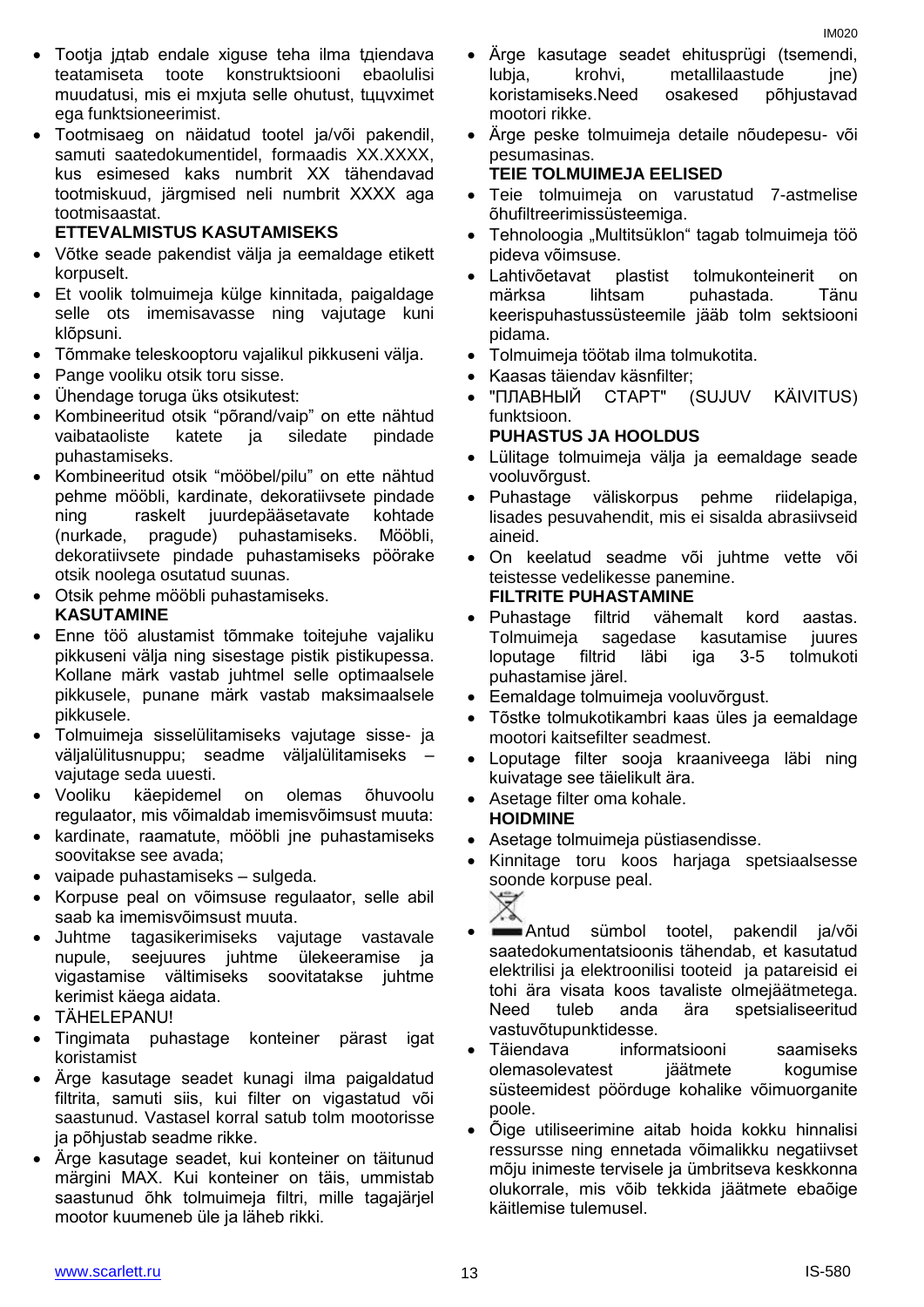# **LV LIETOŠANAS INSTRUKCIJA DROŠĪBAS NOTEIKUMI**

- Ierīces ekspluatācijas laikā ievērojiet sekojoљus droљības pasākumus:
- Uzmanīgi izlasiet doto lietoљanas instrukciju, lai izvairītos no bojājumu raљanās lietoљanas laikā. Nepareiza ierīces lietoљana var radīt tās bojājumus, materiālus zaudējumus un lietotāja veselības kaitējumus.
- Pirms pirmreizējās ieslēgљanas pārbaudiet, vai ierīces tehniskie raksturojumi, kas norādīti uz uzlīmes atbilst elektrotīkla parametriem.
- Izmantot tikai sadzīves vajadzībām. Ierīce nav paredzēta rūpnieciskai izmantoљanai.
- Neievietojiet ierīci vai elektrovadu ūdenī vai kādā citā љķidrumā. Lai izvairītos no elektrostrāvas trieciena, neizmantojiet priekљmetu ārpus telpām un mitrām virsmām.
- Lai izvairītos no elektrostrāvas trieciena vai aizdegšanās, negremdējiet ierīci ūdenī vai kādā citā šķidrumā. Ja tas ir noticis NEAIZTIECIET ierīci nekavējoties atslēdziet to no elektrotīkla un dodieties uz tuvāko servisa centru ierīces pārbaudei.
- Ierīci elektrotīklā slēdzat tikai ar sausām rokām; atslēdzot velciet aiz kontaktdakљas, nevis aiz elektrovada.
- Sekojiet līdzi, lai elektrovads nepieskartos klāt asām malām un karstām virsmām.
- Vienmēr atvienojat ierīci no elektrotīkla pirms tās tīrīљanas vai ja Jūs to neizmantojat.
- Neizmantojiet ierīci ar bojātu elektrovadu vai kontakdakљu, kā arī gadījumos, ja tas ir bijis pakļauts jebkāda љķidruma iedarbībai, nokritis vai bojāts citā veidā. Lai izvairītos no eletrostrāvas trieciena nemēģiniet pastāvīgi izjaukt un remontēt ierīci, nepiecieљamības gadījumā dodieties uz Servisa centru.
- Nenovietojiet ierīci blakus siltuma avotiem (radiatoriem, sildītājiem u.c.), kā arī neatstājiet to tieљu saules staru iedarbībā, tas var izraisīt plastmasas detaļu deformāciju.
- Ierīce nav paredzēta izmantoљanai personām (ieskaitot bērnus) ar pazeminātām fiziskām, emocionālām vai intelektuālām spējām vai personām bez dzīves pieredzes vai zināљanām, ja viņas nekontrolē vai neinstruē ierīces lietoљanā persona, kas atbild par viņu droљību.
- Neļaujiet bērniem izmantot putekļu sūcēju, esiet uzmanīgi izmantojot ierīci to tuvumā.
- Lai nesabojātu cauruli, to nestiepiet un nelieciet.
- Sekojiet, lai gaisa atvērumi nebūtu bloķēti. Nepieļaujiet, lai tajos iekļūtu nepiederoљi (putekļi, mati, drēbes u.c. ).
- Esiet piesardzīgi strādājot ar putekļu sūcēju kāpņu telpās.
- Pirms darba sākuma savāciet no grīdas viegli uzliesmojoљus un asus priekљmetus, kas var sabojāt putekļu savācēju.
- www.scarlett.ru 14 IS-580 UZMANĪBU: Lai izvairītos no elektrotīkla pārslogoљanas, neslēdziet ierīci vienlaicīgi ar

citām jaudīgām elektroierīcēm vienā un tajā paљā elektrotīkla līnijā.

- Neieslēdziet putekļu sūcēju bez uzstādītiem filtriem.
- Ar љo putekļu sūcēju netīriet mitras virsmas. Ar tā palīdzību nevar saslaucīt љķidrumu.
- Paklājiem, apstrādātiem ar љķidro tīrīљanas līdzekli, vispirms ir jāizћūst, pirms tie tiek apstrādāti ar putekļu sūcēju.
- Nekad nestrādājiet ar putekļu sūcēju, bez uzstādīta vai bojāta putekļu savācēja.
- Necentieties patstāvīgi labot ierīci vai nomainīt jebkādas detaļas. Ierīces bojājuma gadījumā dodieties uz tuvāko Servisa centru.
- Ja izstrādājums kādu laiku ir atradies temperatūrā zem 0 ºC, pirms ieslēgљanas tas ir jāpatur istabas apstākļos ne mazāk kā 2 stundas.
- Raћotājs patur sev tiesības bez papildu brīdinājuma ieviest izstrādājuma konstrukcijā nelielas izmaiņas, kas būtiski neietekmē tā droљību, darbspēju un funkcionalitāti.
- Izgatavošanas datums ir norādīts uz izstrādājuma un/vai iepakojuma, kā arī pavaddokumentos, formātā XX.XXXX, kur pirmie divi cipari XX ir izgatavošanas mēnesis, nākamie četri XXXX – izgatavošanas gads. **SAGATAVOŠANĀS DARBAM**
- Izpakojiet ierīci, no korpusa noņemiet etiķeti.
- Lai pievienotu cauruli pie putekļu sūcēja, ievietojiet tā pamatni iesūkšanas atvērumā un piespiediet līdz klikšķim.
- Izvelciet teleskopisko cauruli nepieciešamajā garumā.
- Ievietojiet cauruļu savienojuma rokturi caurulē.
- Uzlieciet uz caurules vienu no uzgaļiem:
- Kombinētais uzgalis "grīda/paklājs": paredzēta paklāju un līdzīgu segumu tīrīšanai, kā arī līdzenām virsmām.
- Kombinētais uzgalis "mēbele/sprauga": mīksto mēbeļu, aizkaru, dekoratīvo virsmu un grūti sasniedzamu vietu (stūri, spraugas) tīrīšanai. Mīksto mēbeļu un dekoratīvo virsmu tīrīšanai pagrieziet uzgali norādītās bultiņas virzienā.
- Uzgalis mīksto mēbeļu tīrīšanai. **DARBĪBA**
- Pirms darba sākuma izvelciet elektrovadu nepieciešamajā garumā un ievietojiet kontakdakšu elektrotīklā. Dzeltenā atzīmē uz vada atbilst tā optimālajam garumam, sarkanā – maksimālajam, tālāk vadu stiept nevar.
- Lai ieslēgtu putekļu sūcēju nospiediet pogu Ieslēgt/Izslēgt, lai izslēgtu nospiediet to vēl vienu reizi.
- Uz caurules roktura atrodas gaisa plūsmas regulators, kas dot iespēju mainīt iesūkšanas stiprumu:
- aizkaru, grāmatu, mēbeļu u.t.t. tīrīšanai to ieteicams attaisīt;
- paklājveidīgu segumu tīrīšanai aiztaisīt.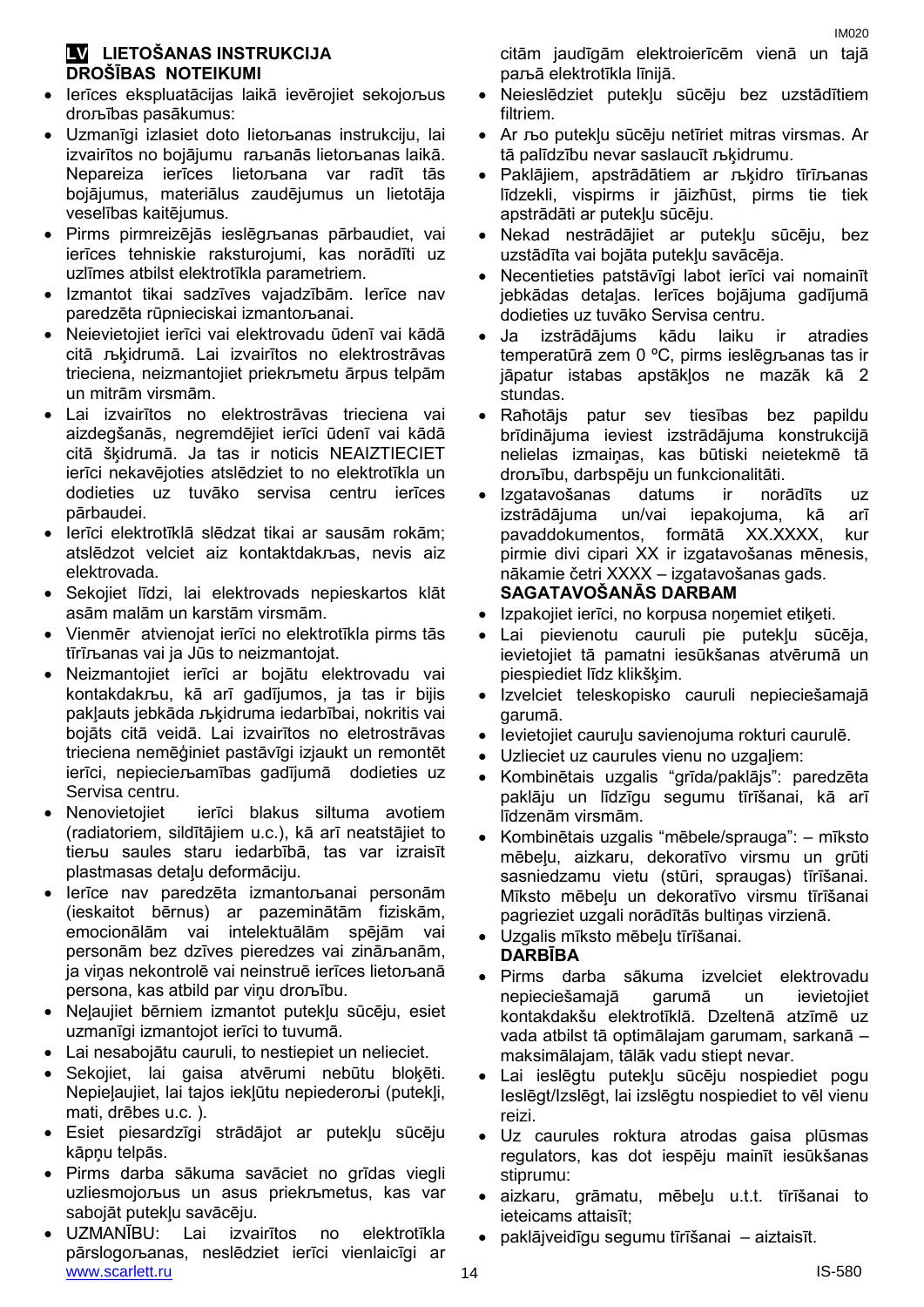- Uz korpusa uzstādītais jaudas regulators arī dod iespēju mainīt iesūkšanas stiprumu.
- Lai satītu elektrovadu nospiediet atbilstošu pogu, pie tam, lai izvairītos no vada savīšanās un bojājumiem ieteicams to pieturēt ar roku.
- UZMANĪBU:
- Noteikti tīriet konteineru pēc katras uzkopšanas reizes
- Nekad neizmantojiet ierīci bez uzstādīta filtra, kā arī ar bojātu vai netīru filtru. Pretējā gadījumā putekļi iekļūst motorā un var izraisīt ierīces bojājumu.
- Neizmantojiet ierīci, ja konteiners ir aizpildīts līdz atzīmei "MAX". Ja konteiners ir pilns, tad netīrs gaiss piesārņo putekļu sūcēja filtru, kas izraisa motora pārkaršanu un bojājumu.
- Neizmantojiet ierīci būvgružu (cementa, balsināšanas līdzekļu, metāla skaidu u.c.) aizvākšanai. Šīs daļiņas var izraisīt motora bojājumu.

# Nemazgājiet putekļu **JŪSU PUTEKĻU SŪCĒJA PRIEKŠROCĪBAS**

- Jūsu putekļu sūcējs ir aprīkots ar 7 pakāpju gaisa filtrācijas sistēmu.
- Multiciklona tehnoloģija nodrošina pastāvīgu augstu iesūkšanas jaudu.
- Noņemamo plastmasas konteineru putekļu savākšanai ir daudz vieglāk iztīrīt. Pateicoties virpuļplūsmas tīrīšanas sistēmai, putekļi nosēžas nodalījumā.
- Putekļu sūcējs darbojas bez putekļu savākšanas maisa.
- Papildu sūkļa filtrs komplektā
- Laidena starta funkcija **TĪRĪŠANA UN KOPŠANA**
- Izslēdziet putekļu sūcēju un atvienojiet to no elektrotīkla.
- Noslaukiet korpusa ārējo daļu ar mitru drānu, kas nedaudz satur mazgājamo līdzekli, bet ne abrazīvo mazgāšanas līdzekli.
- Aizliegts izstrādājumu un elektrovadu ievietot ūdenī vai citā šķidrumā.

# **FILTRU TĪRĪŠANA**

- Filtrus ieteicams tīrīt ne retāk kā vienu reizi gadā. Biežas putekļu sūcēja izmantošanas gadījumā, mazgājiet filtrus pēc katrām 3-5 putekļu savācēja tīrīšanas reizēm.
- Atvienojiet putekļu sūcēju no elektrotīkla.
- Attaisiet putekļu savācēja nodalījuma vāciņu un izņemiet filtru, uzstādītu pirms elektromotora.
- Izmazgājiet filtrus siltā tekošā ūdenī un pilnīgi izžāvējiet.

# Uzstādiet filtru vietā. **GLABĀŠANA**

- Novietojiet putekļu sūcēju vertikāli.
- Nostipriniet cauruli ar birsti speciālā stiprinājumā uz korpusa.



www.scarlett.ru 15 IS-580 Šis simbols uz izstrādājuma, iepakojuma un/vai pavaddokumentiem nozīmē, ka nolietotus

elektro- vai elektroniskos izstrādājumus un baterijas nedrīkst izmest kopā ar parastajiem sadzīves atkritumiem. Tie ir jānodod specializētajos pieņemšanas punktos.

- Lai iegūtu papildu informāciju par esošajām atkritumu savākšanas sistēmām, vērsieties vietējā pašvaldībā.
- Pareiza utilizācija palīdzēs saglabāt vērtīgus resursus un novērst iespējamo negatīvo ietekmi uz cilvēku veselību un apkārtējās vides stāvokli, kas var rasties nepareizas rīkošanās ar atkritumiem rezultātā.

# **LT VARTOTOJO INSTRUKCIJA SAUGUMO PRIEMONĖS**

- Naudodamiesi prietaisų laikykitės љių saugumo priemonių:
- Prietaiso gedimams iљvengti prieљ pirmąjį naudojimą atidћiai perskaitykite љią instrukciją. Neteisingai naudodamiesi gaminiu, Jūs galite jį sugadinti, patirti nuostolių arba pakenkti savo sveikatai.
- Prieљ pirmąjį naudojimą patikrinkite, ar ant lipduko nurodytos techninės gaminio charakteristikos atitinka elektros tinklo parametrus.
- Naudoti tik buitiniams tikslams. Prietaisas nėra skirtas pramoniniam naudojimui.
- Nenardinkite prietaiso ir maitinimo laido į vandenį bei kitus skysčius. Naudoti tik patalpose. Nesinaudokite prietaisu esant aukљtam drėgnumo lygiui, tai padės iљvengti elektros smūgio pavojaus.
- Norėdami išvengti nutrenkimo elektros srove ar gaisro pavojaus, nenardinkite prietaiso į vandenį bei kitus skysčius. Įvykus tokiai situacijai, NELIESDAMI prietaiso, nedelsdami išjunkite jį iš elektros tinklo ir kreipkitės į Serviso centrą.
- Įjunkite prietaisą į elektros tinklą tik sausomis rankomis; iљjungdami prietaisą traukite kiљtuką, niekada netempkite laido.
- Pasirūpinkite, kad elektros laidas neliestų aљtrių kampų ir karљtų pavirљių.
- Nesinaudodami prietaisu arba jį valydami, visada iљjunkite jį iљ elektros tinklo.
- Nenaudokite prietaiso, jei jo elektros laidas ir/arba љakutė buvo paћeisti. Remontuoti prietaisą galima tik autorizuotame Serviso centre.
- Nestatykite prietaiso љalia љilumos љaltinių (radiatorių, љildytuvų ir kt.) ir apsaugokite jį nuo tiesioginių saulės spindulių, nes tai gali sukelti plastikinių detalių deformavimą.
- Prietaisas nėra skirtas naudotis ћmonėms (įskaitant vaikus), turintiems sumaћėjusias fizines, jausmines ar protines galias; arba jie neturi patirties ar ћinių, kai asmuo, atsakingas uћ tokių ћmonių saugumą, nekontroliuoja ar neinstruktuoja jų, kaip naudotis љiuo prietaisu.
- Neleiskite vaikams naudotis prietaisu ir būkite itin atsargūs, dirbdami љalia vaikų.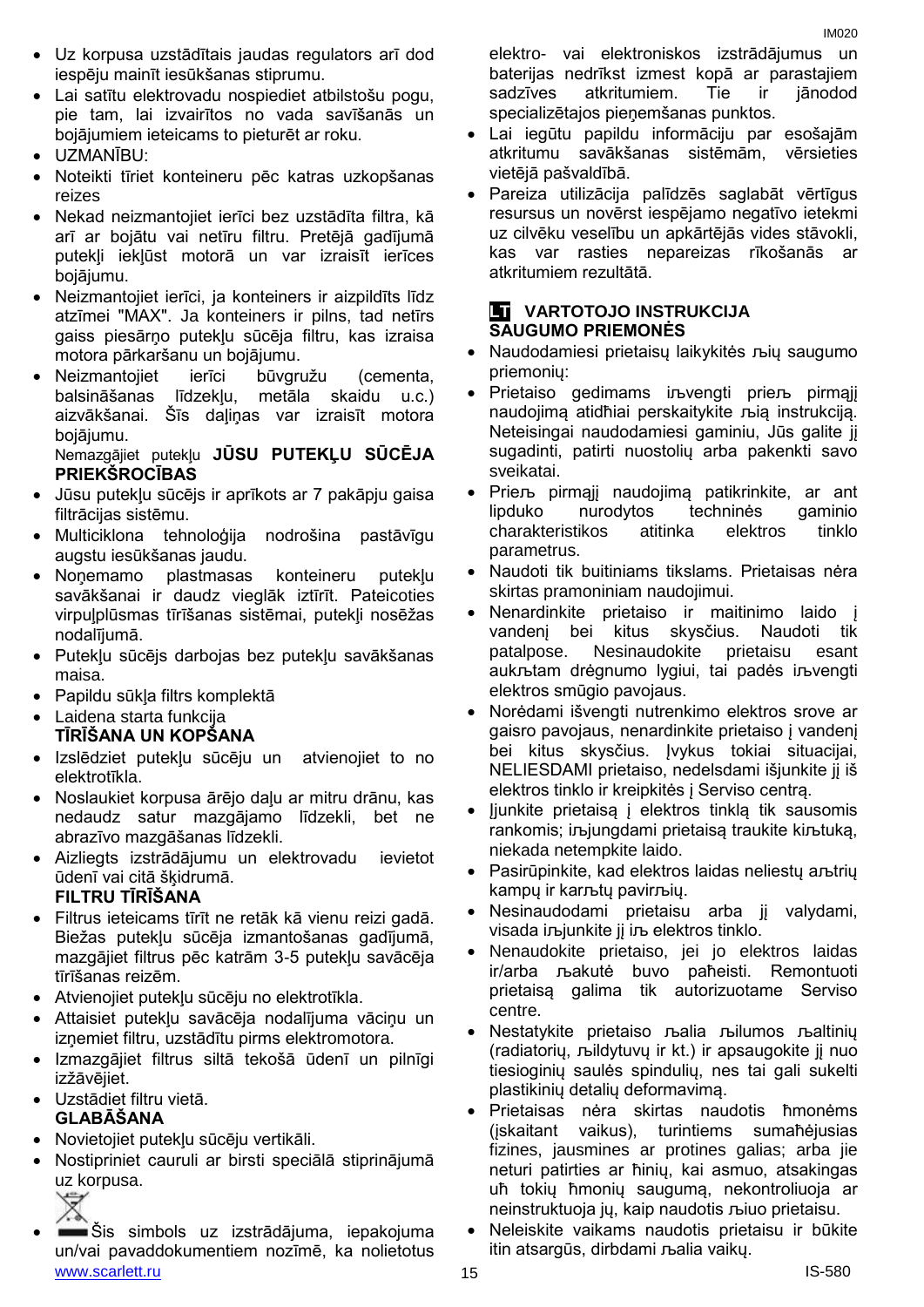- Neuћdenkite ortakių angų. Pasirūpinkite, kad į ortakių angas nepatektų paљaliniai daiktai (plaukai, dulkės, drabuћiai ir kt.)
- Būkite itin atsargūs dirbdami su dulkių siurbliu ant laiptų.
- Prieљ pradėdami darbą paљalinkite nuo grindų visus rūkstančius ir aљtrius daiktus, kurie gali pakenkti dulkių siurbliui.
- DĖMESIO: Maitinimo tinklo perkrovimui iљvengti neįjunkite dulkių siurblio kartu su kitais galingais elektros prietaisais į vieną elektros tinklo liniją.
- Nejjunkite dulkių siurblio be filtrų.
- Nevalykite Jūsų dulkių siurbliu drėgnų pavirљių. Jis netinka љalinti skysčius.
- Jei Jūs iљvalėte kilimus skystu valikliu, leiskite jiems iљdћiūti ir tik po to pradėkite juos valyti dulkių siurbliu.
- Niekada nesinaudokite dulkių siurbliu be dulkių surinkimo konteinerio, arba jei jo dulkių surinkimo konteineris buvo paћeistas.
- Nebandykite savarankiškai remontuoti prietaiso arba keisti jo detalių. Atsiradus gedimams kreipkitės į artimiausią Serviso centrą.
- Jeigu gaminys kai kurį laiką buvo laikomas ћemesnėje nei 0 ºC temperatūroje, prieљ įjungdami prietaisą palaikykite jį kambario temperatūroje ne maћiau kaip 2 valandas.
- Gamintojas pasilieka teisę be atskiro perspėjimo neћymiai keisti įrenginio konstrukciją iљsaugant jo saugumą, funkcionalumą bei esmines savybes.
- Pagaminimo data nurodyta ant gaminio ir (arba) pakuotės, taip pat pridedamoje dokumentacijoje XX.XXXX formatu, kur pirmieji du simboliai "XX" žymi pagaminimo mėnesį, o toliau einantys keturi simboliai "XXX" žymi pagaminimo metus.

# **PASIRUOŠIMAS DARBUI**

- Išpakuokite gaminį ir nuimkite nuo korpuso etiketę.
- Norėdami prijungti žarną prie dulkių siurblio, įkiškite jos pagrindą į siurbimo angą ir spauskite kol išgirsite spragtelėjimą.
- Ištraukite teleskopinį vamzdį reikiamu Jums ilgiu.
- Įstatykite žarnos rankenos atvamzdį į vamzdį.
- Užmaukite ant vamzdžio vieną iš antgalių:
- Kombinuotas antgalis "grindys/kilimas": skirtas kiliminėms dangoms ir panašiems paviršiams valyti, o taip pat ir lygiems paviršiams valyti.
- Kombinuotas antgalis "baldai/plyšiai": minkštiems baldams, užuolaidoms, dekoratyvinėms paviršiams ir sunkiai prieinamoms vietoms valyti (kampams, plyšiams). Norėdami išvalyti baldus ar dekoratyvinius paviršius pasukite antgalį rodyklės nurodyta kryptimi.
- Antgalis minkštiems baldams valyti. **VEIKIMAS**
- Prieš pradėdami darbą ištraukite elektros laidą reikalingu jums ilgiu ir jiunkite šakute į elektros tinklo lizdą. Geltona žymė ant elektros laido

atitinka jo optimaliam ilgiui, o raudona – maksimaliam, virš kurio elektros laido ištraukti negalima.

- Dulkių siurbliui įjungti paspauskite mygtuką "Įjungti/Išjungti". Norėdami išjungti dulkių siurblį paspauskite šį mygtuką dar kartą.
- Žarnos rankenoje yra oro srovės reguliatorius, leidžiantis keisti siurbimo galingumą:
- Valydami užuolaidas, knygas, baldus ir kt. atidarykite jį;
- Valydami kilimines dangas uždarykite.
- Ant korpuso yra galingumo reguliatorius, taip pat leidžiantis keisti siurbimo galingumą.
- Norėdami suvynioti elektros laidą, paspauskite atitinkamą mygtuką ir prilaikykite laidą ranka – taip Jūs apsaugosite laidą nuo pažeidimų.
- DĖMESIO:
- Būtinai išvalykite talpą kiekvieną kartą atlikę valymo darbus
- Niekada nenaudokite prietaiso nesumontavę filtro, taip pat esant pažeistam ar užterštam filtrui. Priešingu atveju, dulkės pateks į variklį ir sukels prietaiso gedimą
- Nesinaudokite prietaisu, jei konteineris užpildytas į "MAX" žymos. Kai konteineris užpildytas, purvinas oras užkemša dulkių siurblio filtrą, todėl perkaista ir sugenda variklis.
- Nenaudokite prietaiso, šalindami statybines atliekas (cementas, dažai, tinkas, metalo drožlės ir t. t.) Šios dalelės sukelia variklio gedimą
- Neplaukite dulkių siurblio dalelių indaplovėje ar skalbyklėje

# **JŪSŲ DULKIŲ SIURBLIO PRIVALUMAI**

- Jūsų dulkių siurblyje yra įrengta 7-jų lygių oro filtravimo sistema.
- "Multiciklono" technologija užtikrina pastoviai aukštą įsiurbimo galią.
- Nuimamą plastikinį dulkių surinkimo konteinerį žymiai lengviau valyti. Sukūrinės valymo sistemos dėka dulkės lieka dulkių surinkimo konteineryje.
- Dulkių siurblys veikia be šiukšlių surinkimo maišelio.
- Papildomas į komplektą įeinantis akytas filtras
- Sklandaus paleidimo funkcija **VALYMAS IR PRIEŽIŪRA**
- Išjunkite dulkių siurblį ir ištraukite jo kištuką iš elektros lizdo.
- Nuvalykite išorinį korpuso paviršių minkštu audiniu su valymo priemone, kurios sudėtyje nėra šveitimo medžiagų.
- Nenardinkite prietaiso ir elektros laido į vandenį bei kitus skysčius.

# **FILTRŲ VALYMAS**

- Valyti filtrus reikia ne rečiau kaip kartą per metus. Jeigu Jūs dažnai naudojatės dulkių siurbliu, valykite filtrus po kas 3-5 dulkių surinkimo konteinerio valymo.
- Išjunkite dulkių siurblį iš elektros tinklo.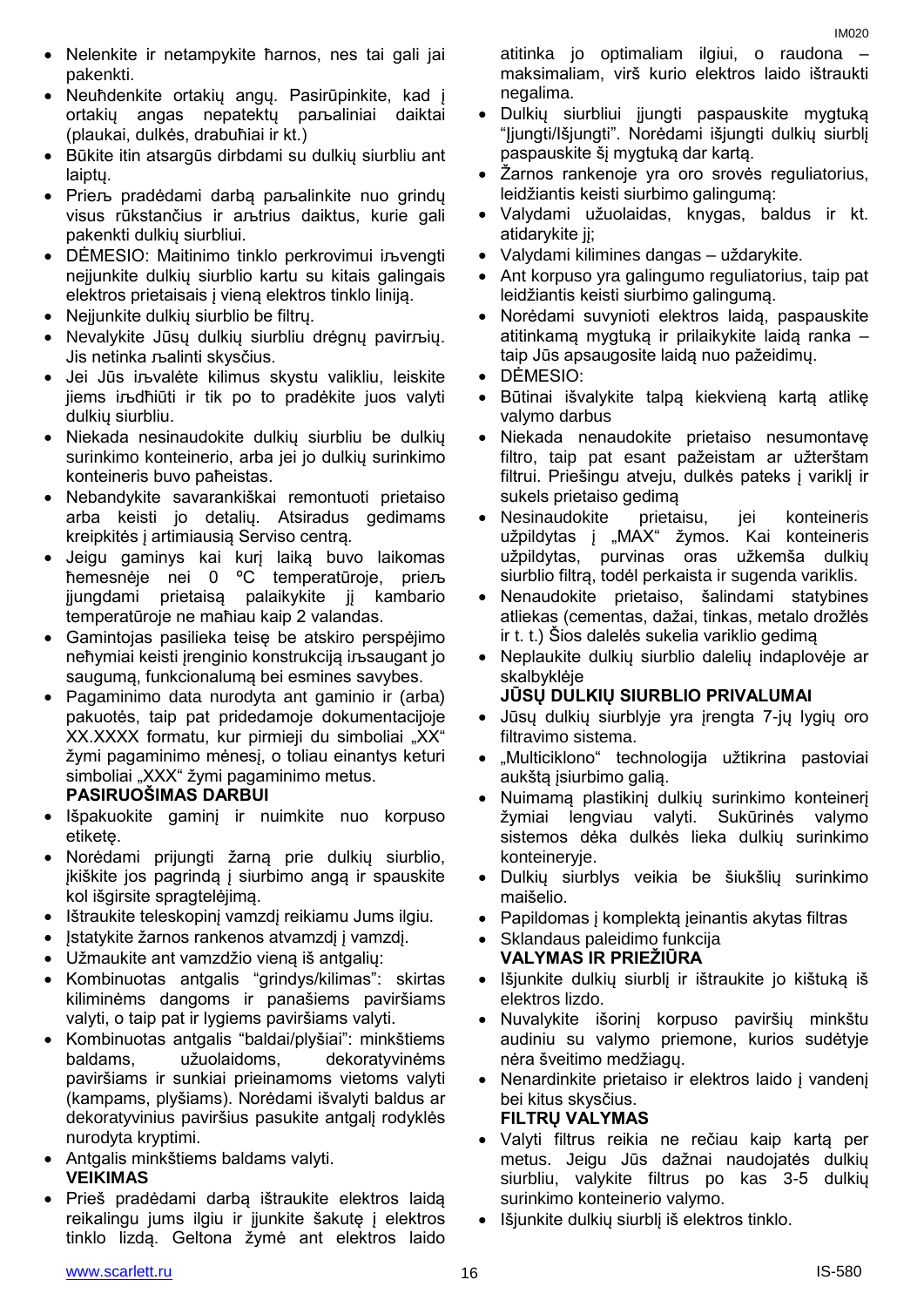- Atidarykite dulkių surinkimo konteinerio skyriaus dangti ir ištraukite prie elektros variklio irengta filtrą.
- Išplaukite filtrą vandeniu ir išdžiovinkite jį atvirame ore.
- Įdėkite filtrą į vietą. **SAUGOJIMAS**
- Pastatykite dulkių siurblį vertikaliai.
- Užfiksuokite vamzdį su šepečių dulkių siurblio korpuse esančioje specialioje išdrožoje.
- Šis simbolis ant gaminio, pakuotėje ir (arba) lydinčioje dokumentacijoje reiškia, kad naudojami elektriniai ir elektroniniai gaminiai bei baterijos neturėtų būti išmetami (išmestos) kartu su įprastinėmis buitinėmis atliekomis. Juos (jas) reikėtų atiduoti specializuotiems priėmimo punktams.
- Norint gauti papildomos informacijos apie galiojančias atliekų surinkimo sistemas, kreipkitės į vietines valdžios institucijas.
- Teisingai utilizuojant atliekas, sutaupysite vertingų išteklių ir apsaugosite žmonių sveikatą ir aplinką nuo neigiamo poveikio, galinčio kilti netinkamai apdorojant atliekas.

# **H HASZNALATI UTASÍTÁS FONTOS BIZTONSÁGI UTASÍTÁSOK**

- Hasznбlat kцzben tartsa be a kцvetkező biztonsбgi utasнtбsokat:
- A kйszьlйk hasznбlata előtt, a kйszьlйk kбrosodбsa elkerьlйse йrdekйben figyelmesen olvassa el a Hasznбlati utasнtбst. A helytelen kezelйs a kйszьlйk kбrosodбsбhoz, anyagi kбrhoz, vagy a hasznбlу sйrьlйsйhez vezethet.
- A kйszьlйk első hasznбlata előtt, ellenőrizze egyeznek-e a termйk cнmkйjйn feltьntetett műszaki adatok az elektromos hбlуzat adataival.
- Nagyьzemi hasznбlatra kйszьlйke nem alkalmas.
- Ne merнtse a kйszьlйket йs a vezetйket vнzbe, vagy mбs folyadйkba. Бramьtйs elkerьlйse йrdekйben ne hasznбlja a kйszьlйket szabadban, vagy nedves felьleten.
- Áramütés, elektromos tüzek elkerülése érdekében ne merítse a készüléket vízbe, vagy egyéb folyadékba. Ha ez megtörtént, NE FOGJA MEG A KÉSZÜLÉKET, azonnal áramtalanítsa azt és forduljon szervizhez.
- Csak szбraz kйzzel csatlakoztassa a gйpet az elektromos hбlуzathoz, kikapcsolбs esetйn – fogja a villбs dugуt, ne hъzza a vezetйket.
- Figyeljen arra, hogy a vezetйk ne йrintkezzen йles, forrу felьlettel.
- Tisztнtбs előtt йs hasznбlaton kнvьl mindig бramtalanнtsa a kйszьlйket.
- Ne hasznбlja a kйszьlйket kбrosodott vezetйkkel, villбs dugуval, valamint, ha folyadйkkal йrintkezett, vagy mбs mуdon kбrosodбst szenvedett. Бramьtйs elkerьlйse cйliбbyl ne prуbбlja egyedьl szйtszerelni йs javнtani a

szakszervizbe.

 Ne hasznбljбk a kйszьlйket fizikai-, йrzelmi-, illetve szellemi fogyatйkos szemйlyek, vagy tapasztalattal, elegendő tudбssal nem rendelkező szemйlyek (beleйrtve a gyerekeket) felьgyelet nйlkьl, vagy ha nem kaptak a kйszьlйk hasznбlatбval kapcsolatos instrukciуt a biztonsбgukйrt felelős szemйlytől.

kйszьlйket. A meghibбsodбs felfedezйsekor forduljon a gyбrtу vagy eladу бltal javasolt

 Ne tartsa a kйszьlйket melegнtő, radiбtor kцzelйben, figyeljen arra, hogy a kйszьlйket ne

- Ne engedje gyerekeknek hasznбlni a porszнvуt, legyen kьlцnцsen figyelmes a kйszьlйk hasznбlatakor a kцzelьkben.
- A hajlнthatу cső kбrosodбsa elkerьlйse йrdekйben ne tцrje, ne nyъjtsa azt.
- FIGYELEM:Az elektromos hбlуzat tъlterhelйse elkerьlйse йrdekйben ne csatlakoztassa a kйszьlйket egyidejűleg mбs villamos kйszьlйkkel egy elektromos hбlуzathoz.
- Figyeljen arra, hogy a lйgbeszнvу ne legyen eltцmődve. Vigyбzzon arra, hogy ne kerьljцn bele por, haj, ruha.
- Lйpcsőn mйg nagyobb odafigyelйssel takarнtson.
- Hasznбlat előtt tбvolнtsa el az izzу, vagy йles tбrgyakat a padlуrуl, kьlцnben ezek a porzsбk tбrolу sйrьlйsйt okozhatjбk.
- Ne hasznбlia kйszьlйkйt szűrők nйlkы.
- Ne tisztнtson a porszнvуval nedves felьletet. A kйszьlйk segнtsйgйvel tilos folyadйkot eltбvolнtani.
- Folyйkony tisztнtуszerrel megművelt szőnyegnek előbb meg kell szбradnia, йs csak utбna lehetsйges a porszнvу hasznбlata.
- Soha ne hasznбlja a porszнvуt felszereletlen, vagy kбrosodott porzsбkkal.
- A vezeték meghibásodása esetén veszély elkerülése érdekében – annak cseréjét végeztesse a gyártóval vagy a gyártó által meghatalmazott szervizzel ill. szakemberrel.
- Amennyiben a kйszьlйket valamennyi ideig 0 ºC –nбl tбroltбk, bekapcsolбsa előtt legalбbb 2 уrбn belьl tartsa szobahőmйrsйkleten.
- A gyбrtуnak jogбban бll йrtesнtйs nйlkьl mбsodrendű mуdosнtбsokat vйgezni a kйszьlйk szerkezetйben, melyek alapvetően nem befolyбsoljбk a kйszьlйk biztonsбgбt, műkцdőkйpessйgйt, funkcionalitбsбt.
- A gyártási idő XX.XXXX formátumban a terméken és/vagy a csomagoláson található, valamint a kísérő iratokban, ahol az első két «XX» számjel a gyártási hónapra, a következő «XXXX» számjel pedig a gyártási évre utal. **ELŐKÉSZÍTÉS**
- Bontsa ki a terméket és vegye le a készülékházról a címkét.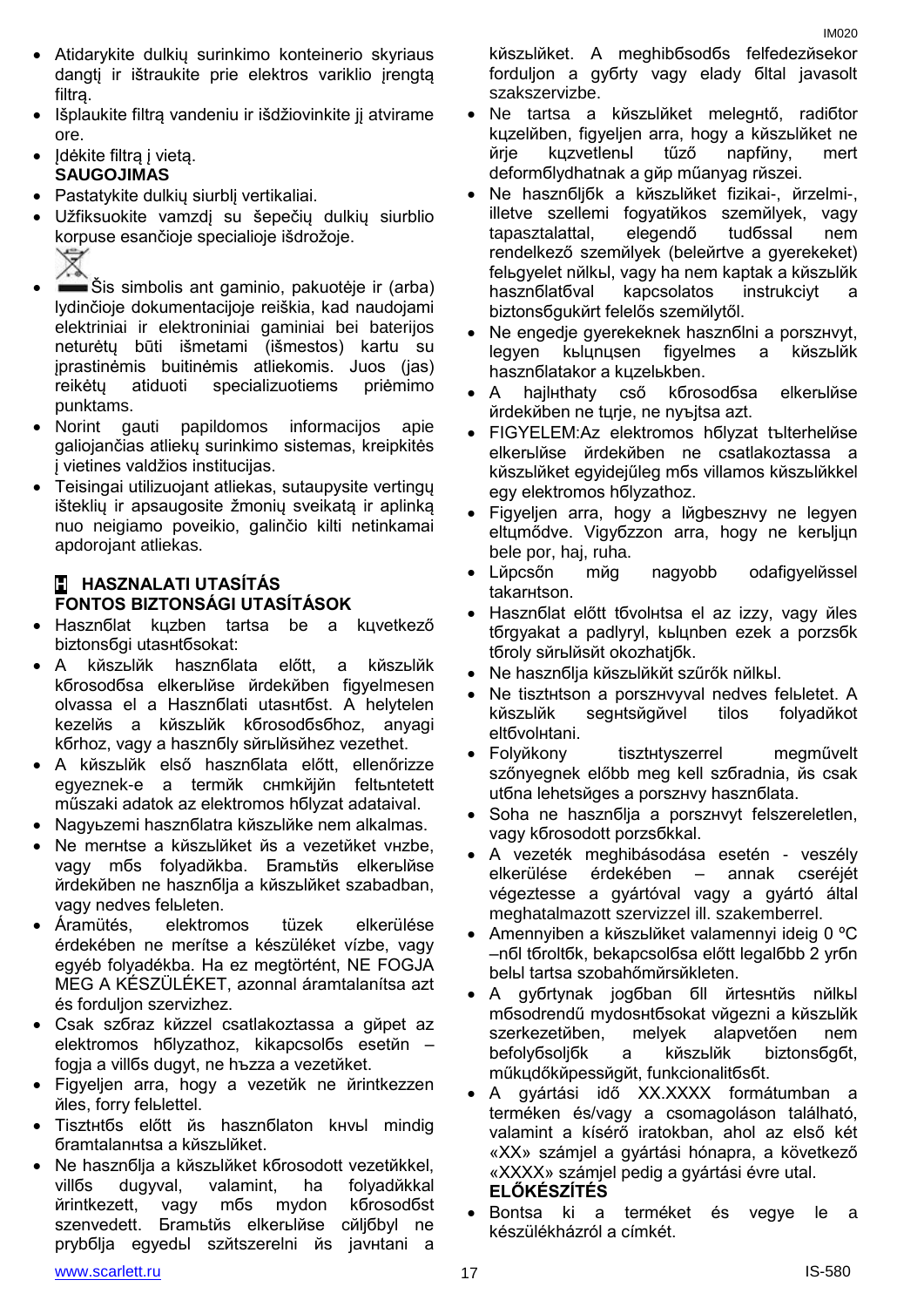- addig nyomja, amíg a helyére nem kattan.
- Húzza ki a teleszkópos nyelet a megfelelő hosszúságra.
- Helyezze a hajlítható cső fogantyúját a nyélbe.
- Illessze fel a nyélre a szívófejek egyikét:
- Egyesített szívófej "padló/szőnyeg": szőnyeg, és hozzá hasonló felületek, valamint sima felületek tisztítására alkalmas fej.
- Egyesített szívófej "bútor/rés": bútor, függöny, díszes felületek tisztítására alkalmas szívófej, valamint nehezen elérhető helyek (sarkok, rések) tisztítására. Bútor, díszes felületek tisztítása esetén fordítsa a kelléket a nyíllal megjelölt irányba.
- Puha részt tisztító szívófej. **JAVASLATOK A KEZELÉSHEZ**
- Használat előtt húzzunk ki elegendő hosszúságú vezetéket és csatlakoztassuk az aljzatba. A sárga jel a vezetéken mutatja a javasolt hosszúságot. Ne húzzuk tovább a vezetéket a piros jelnél!
- Kapcsolja be a készüléket a főkapcsolóval. A kapcsoló újbóli megnyomásával kikapcsoljuk a készüléket.
- A cső fogantyúján található szabályzó segítségével tudja állítani a szívott levegő mennyiségét a szívócsövön:
- könyvek, függönyök, finom tárgyak tisztítására zárjuk;
- szőnyegek tisztítására zárjuk.
- A készülékházon található szabályzó segítségével is változtathassa a szívás erősségét.
- A készüléken található gombbal visszahúzathatja a vezetéket a helyére, de fogja közben, nehogy sérüljön, vagy betekeredjen.
- FIGYFL FM·
- Minden egyes takarítás után feltétlenül tisztítsa meg a tartályt
- Soha ne használja a készüléket szűrő nélkül, illetve sérült vagy szennyes szűrővel. Ellenkező esetben a por belekerül a motor belsejébe, ami a készülék meghibásodásához vezet.
- Ne használja a készüléket a MAX szintig megtöltött tartállyal.A maximálisan megtöltött tartály esetén a szennyes levegő eltömíti a szűrőt, aminek következtében a motor túlmelegszik és meghibásodik.
- Ne használja a készüléket építkezési hulladék (pl. cement, vakolás, fémforgács, stb.) eltávolítására. E hulladéknak a részecskéi sértik a motort.
- Ne mossa a porszívó részeit mosogatógépben vagy mosógépben.
- **PORSZÍVÓJA ELŐNYEI**
- Porszívója 7-fokozatú légszűrő rendszerrel van ellátva.
- A Multiciklon technológia biztosítja az állandó magas szívóteljesítményt.
- A kivehető műanyag porgyűjtő konténert jelentősen könnyebb tisztítani. A ciklonszerű

tisztítási rendszenek köszönhetően a por megmarad a részlegben.

IM020

- A porszívó szemétzsák nélkül működik.
- A szett kiegészítő szivacsszűrőt tartalmaz
- Lágy Indítás funkció. **TISZTÍTÁS ÉS KARBANTARTÁS**
- Kapcsolja ki a készüléket és húzza ki a dugót a konnektorból.
- A porszívó külső felületét törölje meg nedves tisztítószeres törlőkendővel. Ne használjon súrolószert.
- Soha ne merítse vízbe vagy egyéb folyadékba a vezetéket vagy a készüléket. **SZŰRŐTISZTÍTÁS**
- Legalább évente egyszer tisztítsa a szűrőt, ha gyakran használja a készüléket, mossa ki a szűrőket a porzsák minden 3-5 ürítésénél.
- Áramtalanítsa a porszívót.
- Nyissa ki a porzsák tárolót és vegye ki a szűrőt, amely a motor előtt van elhelyezve.
- Meleg vízzel mossa le a szűrőt, majd hagyja száradni.
- Helyezze vissza a szűrőt.
- FIGYELEM:Ne használja a készüléket szűrő nélkül, mert károsodhat a motor.
- Ne mossa a szűrőt mosógépben, ne szárítsa hájszárítóval. **TÁROLÁS**
- Függőlegesen tárolja készülékét.
- Rögzítse a nyelet a kefével a készülékházon lévő vájatban.



- Ez a jel a terméken, csomagoláson és/vagy kísérő dokumentumokon azt jelenti, hogy ezeket a használt villamos és elektronikus termékeket és elemeket tilos az általános háztartási hulladékkal kidobni. E tárgyakat speciális befogadó pontokban kell leadni.
- A hulladékbefogadó rendszerrel kapcsolatos kiegészítő információért forduljon a helyi illetékes hatósághoz.
- A megfelelő hulladékkezelés segít megőrizni az értékes erőforrásokat és megelőzheti az olyan esetleges negatív hatásokat az emberi egészségre és a környezetre, amelyek a nem megfelelő hulladékkezelés következtében felmerülhetnek fel.

# **RO MANUAL DE UTILIZARE MĂSURILE DE SIGURANȚĂ**

- Citiți cu atenție aceste instrucțiuni înainte de a utiliza aparatul pentru a evita defecțiunile în timpul utilizării.
- Înainte de prima conectare, verificați dacă caracteristicile tehnice indicate pe produs corespund parametrilor rețelei electrice.
- Manipularea necorespunzătoare poate duce la deteriorarea produsului, pagube materiale și poate cauza daune sănătății utilizatorului.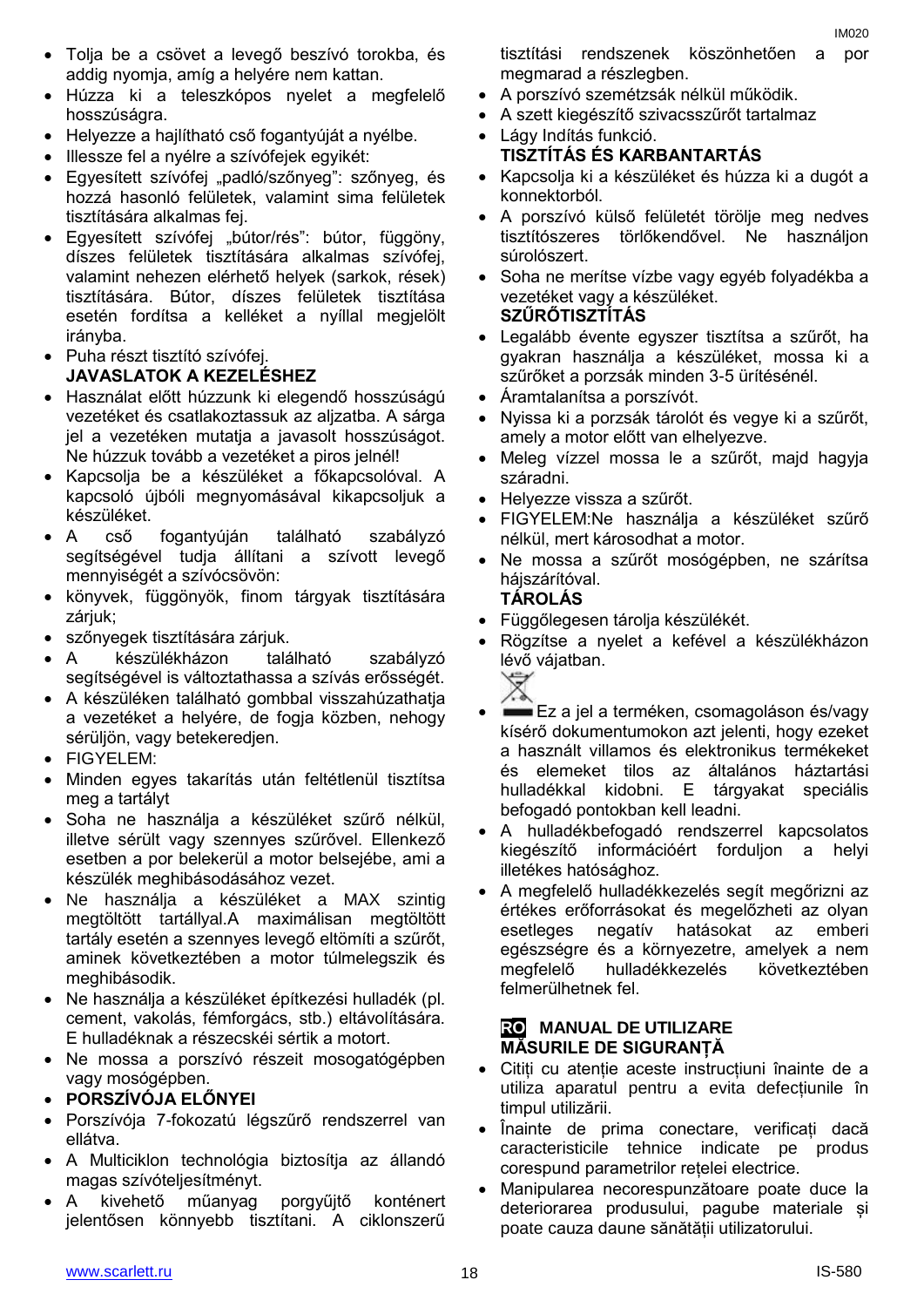- A se utiliza doar în scopuri de utilizare casnică. Aparatul nu este destinat pentru uz comercial.
- Dacă aparatul nu se utilizează, deconectați-l de fiecare dată de la rețeaua electrică.
- În scopul evitării electrocutării, nu introduceţi aparatul sau cablul de alimentare în apă sau alte lichide. Dacă aceasta a avut loc, NU ATINGEŢI aparatul, deconectaţi-l imediat de la reţeaua electrică şi adresaţi-vă la Centrul de reparaţii pentru verificare.
- Porniți aparatul la rețeaua de alimentare cu mâinile ude; dacă dezactivați mâna pe ștecher, nu trageți de cablu.
- Aveți grijă ca cablul de alimentare să nu se atingă de margini ascuțite și suprafețe fierbinți.
- La deconectarea aparatului de la sursa de energie electrică, trageți de ștecher și nu apucați de cablu.
- Dacă cablul de alimentare este deteriorat, pentru a evita pericolele, înlocuirea acestuia trebuie să fie realizată de către producător sau de către un centru de deservire autorizat, sau de către personalul calificat corespunzător.
- Aparatul trebuie să fie poziționat în mod stabil pe o suprafață uscată și plană. Nu așezați aparatul pe o suprafață fierbinte sau în apropierea surselor de căldură (de exemplu, plite electrice de gătit), perdelelor și rafturilor suspendate.
- Se interzice utilizarea aparatului de către persoanele (inclusiv copiii) cu capacități fizice, senzoriale sau mentale reduse, sau care nu posedă experiență sau cunoștințe, cu excepția cazului în care acestea sunt supravegheate sau instruite în utilizarea aparatului de către o persoană responsabilă pentru securitatea lor.
- Copiii trebuie supravegheați pentru a se evita jocul cu aparatul.
- Pentru a evita deteriorarea furtunului, nu îndoi sau întinde-l.
- Asiguraţi-vă că orificiile de evacuare a aerului nu sunt blocate. Nu permiteți blocarea lor cu obiecte străine (praf, păr, haine, etc.).
- Fiţi foarte atenţi când utilizaţi aspiratorul pe scări.
- Înainte de utilizare luati de pe podea toate obiectele ascuţite care ar putea deteriora sacul de praf.
- ATENŢIE: În scopul evitării supraîncărcării reţelei electrice, nu conectati aparatul la aceeasi retea electrică simultan cu alte aparate electrice de putere mare.
- Nu conectaţi aspiratorul fără instalarea filtrelor.
- Nu curățați suprafețe umede cu aspiratorul dvs. Acesta nu poate fi utilizat la ştergerea lichidelor.
- Covoarele prelucrate cu detergenti lichizi trebuie lăsate să se usuce înainte de a fi curățate cu aspiratorul.
- Se interzice utilizarea aspiratorului fără sacul de praf sau dacă acesta este deteriorat.
- Nu încercați să reparați aparatul desinestătător sau să înlocuiți careva piese. În cazul detectării

unor defecțiuni, adresați-vă celui mai apropiat centru de deservire.

- Producătorul își rezervă dreptul de a introduce fără notificare prealabilă mici modificări în construcția produsului, care nu influențează semnificativ siguranța, capacitatea de funcționare şi performanța acestuia.
- Dacă produsul a fost păstrat pentru o perioadă de timp la temperaturi sub 0 °C, atunci înainte de conectare acesta ar trebui să se afle la temperatura camerei, timp de cel puțin 2 ore.
- Data producerii este indicată pe produs și/sau ambalaj, precum și în documentația însoțitoare, în format XX.XXXX, unde primele două cifre "XX" reprezintă luna producerii, iar următoarele patru cifre "XXXX" reprezintă anul producerii. **PREGĂTIREA PENTRU UTILIZARE**
- Despachetaţi aparatul şi scoateţi eticheta de pe carcasă.
- Pentru conectarea furtunului la aspirator, introduceti baza acestuia în gura de aspirare și apăsaţi până la clic.
- Extindeţi tubul până la lungimea necesară.
- Introduceti capul mânerului furtunului în tub.
- Îmbrăcați pe tub unul din accesorii:
- Accesoriul mixt "podea/covor" este destinat pentru curătarea covoarelor și altor suprafete similare, precum și pentru suprafețe netede.
- Accesoriul "mobila" este destinat pentru curățarea mobilei capitonate, perdelelor, suprafetelor decorative.
- Accesoriul "spații înguste" este destinat pentru spațiile greu accesibile (colțuri, spații înguste). **UTILIZAREA**
- Înainte de utilizare derulați cablul electric până la lungimea necesară şi introduceţi ştecherul în priză. Marcajul galben de pe cablu indică lungimea lui optimă, iar acel roşu – maximă, mai departe de care nu se permite derularea cablului.
- Pentru conectarea aspiratorului apăsați butonul Start/Stop, iar pentru deconectare – apăsați-l încă o dată.
- Mânerul furtunului este dotat cu regulator al fluxului de aer, care permite modificarea puterii de aspirare. Pentru curăţarea perdelelor, cărţilor, mobilei, etc. se recomandă deschiderea lui, iar pentru curăţarea covoarelor – închiderea lui.
- Pe carcasă este amplasat un regulator de putere, cu ajutorul căruia puteţi modifica puterea de aspirare.
- Pentru retractarea cablului de alimentare apăsaţi butonul corespunzător, iar pentru evitarea răsucirii şi deteriorării lui se recomandă sustinerea cu mâna a acestuia.
- ATENTIE:
- Este obligatoriu să curățați containerul după fiecare curățenie
- Niciodată nu folosiți aparatul dacă filtrul nu este instalat, precum și atunci când filtrul este